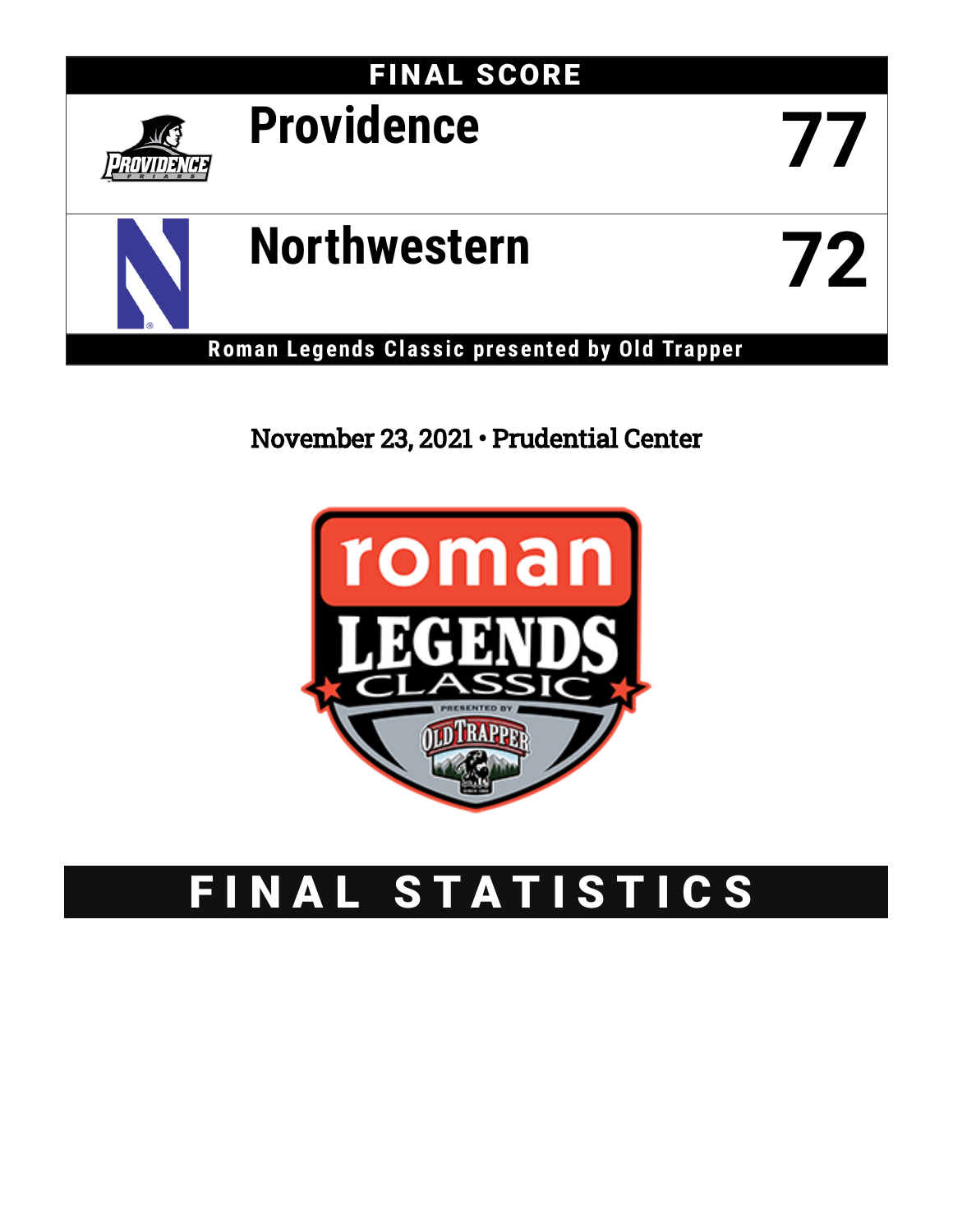# **Official Box Score Providence vs Northwestern Game Totals -- Final Statistics November 23, 2021 at Prudential Center**



# **Providence 77**

| No. | Player                 | S  | Pts           | FG       | 3FG     | FT        | ΟR | DR | TR             | PF             | A  | то | <b>B</b> lk | Stl          | Min  | $+/-$ |
|-----|------------------------|----|---------------|----------|---------|-----------|----|----|----------------|----------------|----|----|-------------|--------------|------|-------|
| 00  | <b>WATSON, NATE</b>    | C. | 16            | $8 - 12$ | $0 - 0$ | $0 - 1$   | 0  | 5  | 5              |                | 0  |    |             | 0            | 36   | 5     |
| 01  | DURHAM, ALJAMI         | G  | 11            | $1 - 7$  | $1 - 5$ | $8 - 8$   | 0  | 2  | $\overline{2}$ | $\overline{2}$ |    | 2  |             | 0            | 39   | 8     |
| 04  | BYNUM, JARED           | G  | 15            | $5-9$    | 3-5     | $2 - 2$   | 0  | 5  | 5              | 3              | 4  | 2  | 0           |              | 24   | 12    |
| 14  | HORCHLER, NOAH         |    | 11            | $3 - 10$ | $3 - 7$ | $2 - 2$   |    | 6  |                | 3              | 4  | 2  | $\Omega$    | $\mathbf{0}$ | 33   | 5     |
| 15  | MINAYA, JUSTIN         |    | 3             | $1 - 3$  | $1 - 2$ | $0 - 0$   | 2  | 4  | 6              | 0              |    | 2  |             | 0            | 21   | 6     |
| 05  | <b>CROSWELL, ED</b>    |    | $\mathcal{P}$ | $1 - 1$  | $0 - 0$ | $0 - 0$   |    |    | $\overline{2}$ |                |    | 0  | 0           | 0            | 8    | 4     |
| 10  | BREED, ALYN            | G  |               | $0 - 2$  | $0 - 2$ | $1 - 2$   | 0  |    |                | 3              | 2  | 3  |             |              | 11   | -6    |
| 11  | REEVES, A.J.           | G  | 6             | $2 - 4$  | $2 - 3$ | $0 - 0$   | 0  | 2  |                |                | 2  | 0  | 0           | 0            | 17   | $-11$ |
| 12  | <b>GOODINE, BRYCEN</b> | G  | 12            | $4 - 5$  | $4 - 5$ | $0 - 0$   | 0  | 2  | 2              | 0              | 0  | 0  | $\Omega$    | 0            | 11   | 2     |
|     | TEAM                   |    |               |          |         |           | 3  |    | 4              | 0              |    | 0  |             |              |      |       |
|     | <b>TOTALS</b>          |    | 77            | 25-53    | 14-29   | $13 - 15$ |    | 29 | 36             | 15             | 21 | 12 | з           | 2            | -200 |       |

| <b>Shooting By Period</b> |           |       |           |       |           |       |                                              |
|---------------------------|-----------|-------|-----------|-------|-----------|-------|----------------------------------------------|
| Period                    | FG        | FG%   | 3FG       | 3FG%  | FT        | FT%   | Last FG: 2nd-02:26<br>Largest lead: By 18 at |
| 1st Half                  | 14-28     | 50%   | 8-16      | 50%   | 0-0       | 0%    | Technical Fouls: None.                       |
| 2nd Half                  | $11 - 25$ | 44%   | $6-13$    | 46%   | $13 - 15$ | 87%   |                                              |
| Game                      | $25 - 53$ | 47.2% | $14 - 29$ | 48.3% | $13 - 15$ | 86.7% |                                              |

# **Northwestern 72**

| No. | Plaver                  | S  | Pts | FG       | 3FG      | FT.      | 0R       | DR | TR             | PF             | A        | TO | Blk      | Stl | Min   | $+/-$ |
|-----|-------------------------|----|-----|----------|----------|----------|----------|----|----------------|----------------|----------|----|----------|-----|-------|-------|
| 00  | BUIE, BOO               | G  | 23  | $8 - 15$ | 4-7      | $3 - 3$  | 0        | 4  | 4              |                | 4        | 4  | 0        | 0   | 33    | $-3$  |
| 03  | <b>BERRY, TY</b>        | G  | 0   | $0 - 2$  | $0 - 1$  | $0 - 0$  | 0        |    |                |                | 0        | 0  | 0        |     | 20    | $-11$ |
| 14  | SIMMONS, CASEY          | G  | 2   | $1 - 1$  | $0 - 0$  | $0-0$    | 0        | 2  | 2              | 0              | 0        | 0  | 0        | 0   | 15    | -8    |
| 22  | NANCE, PETE             | F. | 20  | $8 - 17$ | $2 - 4$  | $2 - 4$  |          | 4  | 5              | $\overline{2}$ | 5        |    |          |     | 33    | 2     |
| 31  | BERAN, ROBBIE           | F  | 5.  | $2 - 5$  | $0 - 2$  | $1 - 1$  | $\Omega$ | 2  | 2              | 5              | 0        | O  | 0        | 0   | 21    | $-4$  |
| 02  | <b>GREER, RYAN</b>      | G  |     | $3 - 7$  | $1 - 1$  | $0 - 0$  | 0        | 5  | 5              | 3              | 4        | 0  | $\Omega$ | 0   | 26    | 9     |
| 05  | <b>ROPER II, JULIAN</b> | G  | 5.  | $2 - 4$  | 1-1      | $0-0$    | 0        | 4  | 4              | 2              | 4        |    | $\bf{0}$ | 2   | 23    | 1     |
| 15  | YOUNG, RYAN             | С  | 9   | $4 - 8$  | $0 - 0$  | $1 - 1$  |          |    | $\overline{2}$ | 0              | 0        | 0  |          |     | 16    | $-10$ |
| 21  | <b>WILLIAMS, ELYJAH</b> | F  |     | $0 - 1$  | $0 - 1$  | $1-2$    | 0        | 0  | 0              | 2              | $\Omega$ | 0  | 0        | 0   |       | -1    |
|     | TEAM                    |    |     |          |          |          | 3        | 0  | 3              | 0              |          | 0  |          |     |       |       |
|     | <b>TOTALS</b>           |    |     | 72 28-60 | $8 - 17$ | $8 - 11$ | 5        | 23 | 28             | 16             | 17       | 6  |          |     | 5 200 |       |

| Game                                | 28-60     | 46.7% | $8 - 17$ | 47.1% | $8 - 11$ | 72.7% |                  |
|-------------------------------------|-----------|-------|----------|-------|----------|-------|------------------|
| 2nd Half                            | 17-34     | 50%   | $5-9$    | 56%   | հ-9      | 67%   |                  |
| 1st Half                            | $11 - 26$ | 42%   | $3 - 8$  | 38%   | $2-2$    | 100%  | Techni           |
| <b>Shooting By Period</b><br>Period | FG        | FG%   | 3FG      | 3FG%  | FT       | FT%   | Last F<br>Larges |

*Last FG:* 2nd-00:01 *Largest lead:* By 0 at *Technical Fouls:* None.

| Game Notes:                                                | <b>Score</b>                            | 1st | 2 <sub>nd</sub> | <b>TOT</b> | <b>Points</b>     | <b>PRO</b>     | <b>UNW</b>     |
|------------------------------------------------------------|-----------------------------------------|-----|-----------------|------------|-------------------|----------------|----------------|
| Officials: DJ Carstensen, Clarence Armstrong, Rob<br>Rorke | <b>PRO</b>                              | 36  | 41              | 77         | In the Paint      | 20             | 36             |
| Attendance: 3719                                           | UNW                                     | 27  | 45              | 72         | Off Turns         |                | 12             |
|                                                            |                                         |     |                 |            | 2nd Chance        | 10             |                |
| Start Time: 02:30 AM<br>Neutral Court:                     | PRO led for 39:31. UNW led for 0:00.    |     |                 |            | <b>Fast Break</b> |                | 11             |
|                                                            | Game was tied for 0:0.<br>Times tied: 0 |     | Lead Changes: 0 |            | Bench             | 21             | 22             |
|                                                            |                                         |     |                 |            | Per Poss          | 1.203<br>32/64 | 1.108<br>32/65 |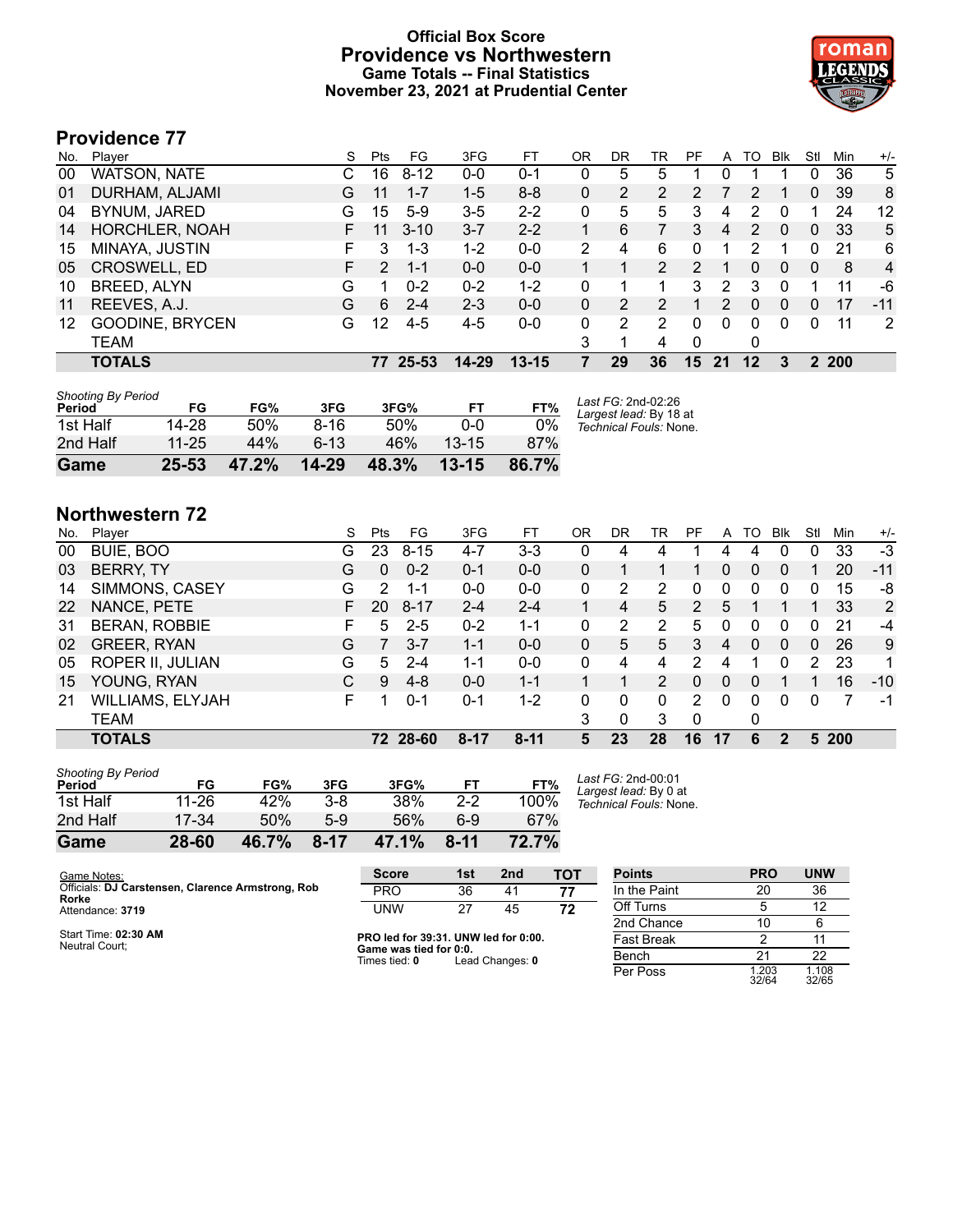# **Official Box Score Providence vs Northwestern First Half Statistics Only November 23, 2021 at Prudential Center**



# **Providence 36**

| No. | Player                 | S | <b>Pts</b>    | <b>FG</b> | 3FG      | <b>FT</b> | <b>OR</b> | <b>DR</b> | TR            | PF | A  | TO | <b>B</b> lk | Stl | Min | $+/-$          |
|-----|------------------------|---|---------------|-----------|----------|-----------|-----------|-----------|---------------|----|----|----|-------------|-----|-----|----------------|
| 00  | WATSON, NATE           | С | 6             | $3-5$     | 0-0      | $0-0$     | 0         | 3         | 3             |    | 0  | 0  |             | 0   | 17  | 8              |
| 01  | DURHAM, ALJAMI         | G | 3             | $1 - 4$   | $1 - 3$  | $0-0$     | 0         |           |               |    | 4  |    | 0           | 0   | 19  | 12             |
| 04  | BYNUM, JARED           | G | 10            | 4-6       | $2 - 3$  | $0-0$     | 0         | 2         | 2             | 2  | 2  | 0  |             |     | 11  | 13             |
| 14  | <b>HORCHLER, NOAH</b>  |   | 3             | $1 - 4$   | $1 - 3$  | $0 - 0$   | 0         | 2         | 2             |    |    |    | 0           | 0   | 16  | 3              |
| 15  | MINAYA, JUSTIN         |   | 0             | $0 - 0$   | $0 - 0$  | $0 - 0$   | 0         | 2         | 2             | 0  | 0  | 2  | 0           | 0   | 8   | 6              |
| 05  | <b>CROSWELL, ED</b>    |   | $\mathcal{P}$ | $1 - 1$   | $0 - 0$  | $0 - 0$   |           | 0         |               |    |    | 0  | 0           | 0   | 6   | $\overline{4}$ |
| 10  | <b>BREED, ALYN</b>     | G | 0             | 0-1       | $0 - 1$  | $0 - 0$   | 0         | 0         | 0             |    |    | 0  |             |     | 5   | $\mathbf{0}$   |
| 11  | REEVES, A.J.           | G | 3             | $1 - 3$   | $1 - 2$  | $0 - 0$   | 0         | 2         | $\mathcal{P}$ | 0  |    | 0  | 0           | 0   | 11  | $-3$           |
| 12  | <b>GOODINE, BRYCEN</b> | G | 9             | 3-4       | $3-4$    | $0 - 0$   | 0         | 2         | 2             | 0  | 0  | 0  | $\Omega$    | 0   | 7   | 2              |
|     | TEAM                   |   |               | $0 - 0$   |          |           |           | 1         | 2             | 0  |    | 0  |             |     |     |                |
|     | <b>TOTALS</b>          |   |               | 36 14-28  | $8 - 16$ | $0 - 0$   | 2         | 15        | 17            | 6  | 10 | Δ  | 0           | 2   | 100 |                |

| <b>Shooting By Period</b><br>Period | FG        | FG%   | 3FG      | 3FG%  |           | FT%   | Last FG Half: PRO 2nd-02:26 |
|-------------------------------------|-----------|-------|----------|-------|-----------|-------|-----------------------------|
| 1st Half                            | 14-28     | 50%   | $8 - 16$ | 50%   | ი-ი       | $0\%$ |                             |
| Game                                | $25 - 53$ | 47.2% | 14-29    | 48.3% | $13 - 15$ | 86.7% |                             |

# **Northwestern 27**

| No. | Player                  | S. | Pts | <b>FG</b> | 3FG     | <b>FT</b> | <b>OR</b> | <b>DR</b> | TR       | PF       | A | <b>TO</b> | <b>Blk</b>     | Stl          | Min | $+/-$          |
|-----|-------------------------|----|-----|-----------|---------|-----------|-----------|-----------|----------|----------|---|-----------|----------------|--------------|-----|----------------|
| 00  | BUIE, BOO               | G  | 11  | 4-8       | $2 - 4$ | 1-1       | 0         | 2         | 2        |          | 2 | 4         | 0              | Ω            | 17  | $-2$           |
| 03  | <b>BERRY, TY</b>        | G  | 0   | $0 - 2$   | $0 - 1$ | $0 - 0$   | 0         | 0         | 0        | 0        | 0 | 0         | $\overline{0}$ |              | 13  | $-17$          |
| 14  | SIMMONS, CASEY          | G  | 2   | 1-1       | $0 - 0$ | $0 - 0$   | 0         | 2         | 2        | $\Omega$ | 0 | 0         | 0              | 0            | 11  | -5             |
| 22  | NANCE, PETE             | F  | 5   | $2 - 7$   | $1 - 2$ | $0 - 0$   | 0         | 3         | 3        | 0        | 2 | 0         | $\overline{0}$ | 0            | 18  | $-3$           |
| 31  | <b>BERAN, ROBBIE</b>    | F  | 0   | $0 - 1$   | $0 - 1$ | $0 - 0$   | 0         |           |          |          | 0 | 0         | 0              | 0            |     | $\mathbf{0}$   |
| 02  | <b>GREER, RYAN</b>      | G  | 0   | $0 - 1$   | $0 - 0$ | $0 - 0$   | 0         | 3         | 3        |          |   | 0         | 0              | 0            | 10  | $\overline{4}$ |
| 05  | ROPER II, JULIAN        | G  | 0   | $0-0$     | $0 - 0$ | $0 - 0$   | 0         |           |          | U        |   | 0         | 0              | 0            | 8   | $-7$           |
| 15  | YOUNG, RYAN             | С  | 9   | $4-6$     | $0 - 0$ | $1 - 1$   | 0         | 0         | 0        | 0        | 0 | 0         | 0              | 0            | 12  | -9             |
| 21  | <b>WILLIAMS, ELYJAH</b> | F  | 0   | $0 - 0$   | $0 - 0$ | $0 - 0$   | 0         | 0         | $\Omega$ | 0        | 0 | 0         | $\Omega$       | <sup>0</sup> | 2   | -6             |
|     | <b>TEAM</b>             |    |     | $0 - 0$   |         |           | 0         | 0         | 0        | $\Omega$ |   | 0         |                |              |     |                |
|     | <b>TOTALS</b>           |    | 27  | $11 - 26$ | $3 - 8$ | $2 - 2$   | 0         | 12        | $12 \,$  | 3        | 6 | 4         | 0              |              | 100 |                |
|     |                         |    |     |           |         |           |           |           |          |          |   |           |                |              |     |                |

| <b>Shooting By Period</b><br>Period | FG    | FG%   | 3FG      | 3FG%  |          | FT%   |
|-------------------------------------|-------|-------|----------|-------|----------|-------|
| 1st Half                            | 11-26 | 42%   | $3 - 8$  | 38%   | $2-2$    | 100%  |
| Game                                | 28-60 | 46.7% | $8 - 17$ | 47.1% | $8 - 11$ | 72.7% |

*Last FG Half:* UNW 2nd-00:01

Per Poss

14/31 0.871 12/31

| Game Notes:                                                | <b>Score</b> | 1st | 2nd            | тот | <b>Points (This Period)</b> | <b>PRO</b> | <b>UNW</b> |
|------------------------------------------------------------|--------------|-----|----------------|-----|-----------------------------|------------|------------|
| Officials: DJ Carstensen, Clarence Armstrong, Rob<br>Rorke | <b>PRO</b>   | 36  | 4 <sup>1</sup> | 77  | In the Paint                |            | 16         |
| Attendance: 3719                                           | <b>UNW</b>   | 27  | 45             | 72  | Off Turns                   |            |            |
|                                                            |              |     |                |     | 2nd Chance                  |            |            |
| Start Time: 02:30 AM<br>Neutral Court:                     |              |     |                |     | <b>Fast Break</b>           |            |            |
|                                                            |              |     |                |     | Bench                       |            |            |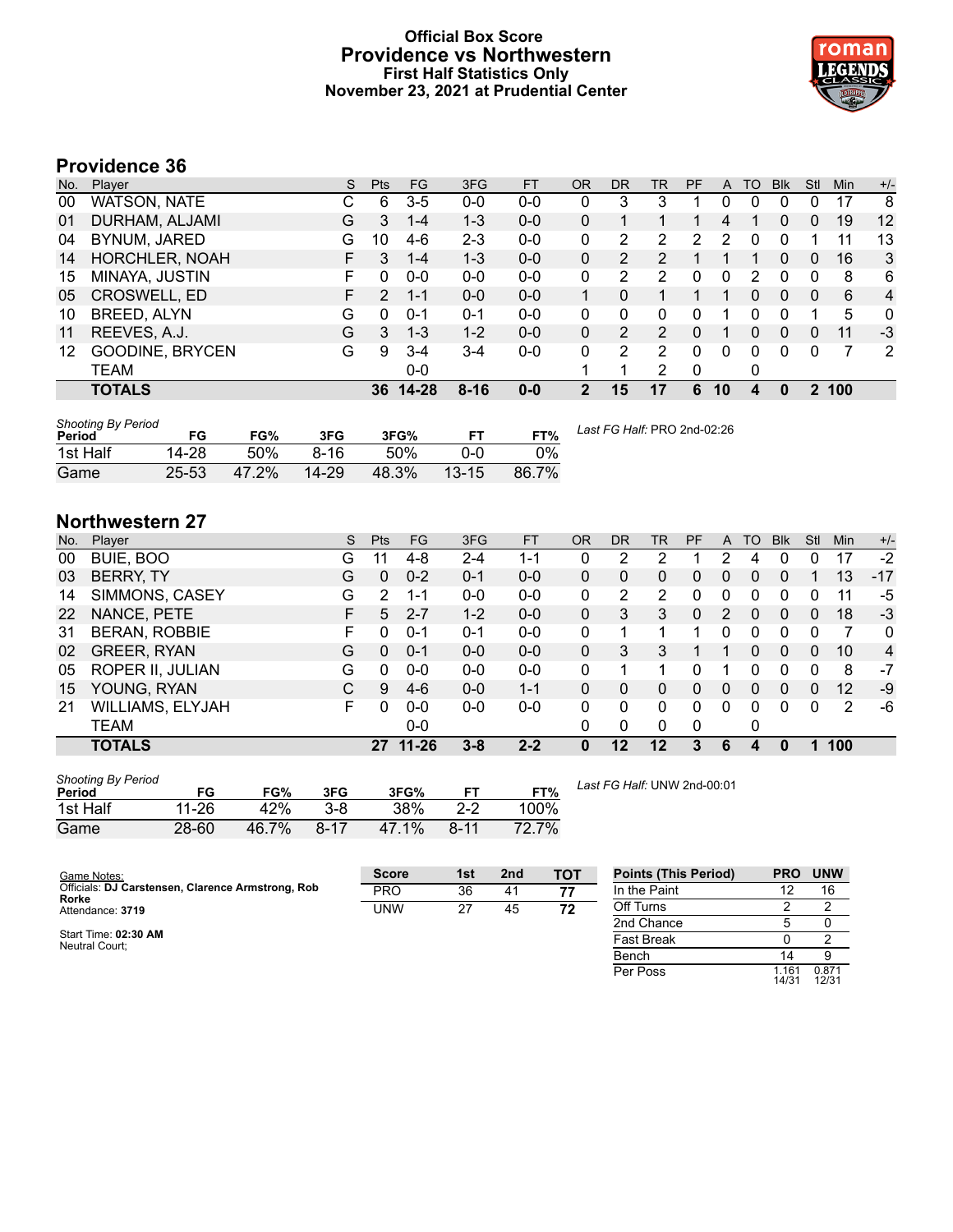## **Official Play-By-Play Providence vs Northwestern First Half November 23, 2021 at Prudential Center**



# **Period 1**

#### **Starters:**

Providence: 0 WATSON,NATE (C); 1 DURHAM,ALJAMI (G); 4 BYNUM,JARED (G); 14 HORCHLER,NOAH (F); 15 MINAYA,JUSTIN (F);<br>**Northwestern**: 0 BUIE,BOO (G); 3 BERRY,TY (G); 14 SIMMONS,CASEY (G); 22 NANCE,PETE (F); 31 BERAN,ROBBIE (F

| <b>Time</b> | <b>VISITORS: Providence</b>     | <b>Score</b> | <b>Margin</b>   | <b>HOME: Northwestern</b>       |
|-------------|---------------------------------|--------------|-----------------|---------------------------------|
| 19:33       | GOOD! LAYUP by WATSON, NATE     | $0 - 2$      | V <sub>2</sub>  |                                 |
| 19:33       | ASSIST by DURHAM, ALJAMI        |              |                 |                                 |
| 18:59       |                                 |              |                 | MISSED LAYUP by BUIE, BOO       |
| 18:57       | REBOUND (DEF) by HORCHLER, NOAH |              |                 |                                 |
| 18:49       |                                 |              |                 | FOUL by BERAN, ROBBIE           |
| 18:39       | GOOD! 3PTR by BYNUM, JARED      | $0-5$        | V <sub>5</sub>  |                                 |
| 18:39       | ASSIST by DURHAM, ALJAMI        |              |                 |                                 |
| 18:07       |                                 |              |                 | MISSED LAYUP by NANCE, PETE     |
| 18:05       | REBOUND (DEF) by BYNUM, JARED   |              |                 |                                 |
| 17:46       | MISSED 3PTR by DURHAM, ALJAMI   |              |                 |                                 |
| 17:42       |                                 |              |                 | REBOUND (DEF) by SIMMONS, CASEY |
| 17:38       |                                 | $2 - 5$      | V <sub>3</sub>  | GOOD! LAYUP by BUIE, BOO [FB]   |
| 17:19       | GOOD! LAYUP by BYNUM, JARED     | $2 - 7$      | V <sub>5</sub>  |                                 |
| 17:10       |                                 |              |                 | MISSED 3PTR by BERAN, ROBBIE    |
| 17:05       | REBOUND (DEF) by BYNUM, JARED   |              |                 |                                 |
| 16:54       | GOOD! 3PTR by BYNUM, JARED      | $2 - 10$     | V8              |                                 |
| 16:41       |                                 |              |                 | MISSED 3PTR by BERRY, TY        |
| 16:36       | REBOUND (DEF) by WATSON, NATE   |              |                 |                                 |
| 16:31       | MISSED 3PTR by BYNUM, JARED     |              |                 |                                 |
| 16:27       |                                 |              |                 | REBOUND (DEF) by NANCE, PETE    |
| 16:16       |                                 | $4 - 10$     | $V_6$           | GOOD! by NANCE, PETE            |
| 15:50       | TURNOVER by MINAYA, JUSTIN      |              |                 |                                 |
| 15:50       |                                 |              |                 | STEAL by BERRY, TY              |
| 15:48       | FOUL by BYNUM, JARED            |              |                 |                                 |
| 15:48       | <b>TIMEOUT MEDIA</b>            |              |                 |                                 |
| 15:48       |                                 |              |                 | SUB OUT: BERAN, ROBBIE          |
| 15:48       |                                 |              |                 | SUB IN: YOUNG, RYAN             |
| 15:48       | SUB OUT: WATSON, NATE           |              |                 |                                 |
| 15:48       | SUB IN: CROSWELL, ED            |              |                 |                                 |
| 15:35       |                                 |              |                 | FOUL by BUIE, BOO               |
| 15:35       |                                 |              |                 | TURNOVER by BUIE, BOO           |
| 15:11       | TURNOVER by MINAYA, JUSTIN      |              |                 |                                 |
| 15:11       | SUB OUT: MINAYA, JUSTIN         |              |                 |                                 |
| 15:11       | SUB IN: REEVES, A.J.            |              |                 |                                 |
| 14:49       |                                 |              |                 | TURNOVER by BUIE, BOO           |
| 14:49       | STEAL by BYNUM, JARED           |              |                 |                                 |
| 14:30       | MISSED JUMPER by REEVES, A.J.   |              |                 |                                 |
| 14:24       |                                 |              |                 | REBOUND (DEF) by SIMMONS, CASEY |
| 14:18       |                                 |              |                 | MISSED JUMPER by BUIE, BOO      |
| 14:15       | REBOUND (DEF) by HORCHLER, NOAH |              |                 |                                 |
| 14:00       | GOOD! 3PTR by DURHAM, ALJAMI    | $4 - 13$     | V <sub>9</sub>  |                                 |
| 14:00       | ASSIST by BYNUM, JARED          |              |                 |                                 |
| 13:36       |                                 | $6 - 13$     | V <sub>7</sub>  | GOOD! LAYUP by YOUNG, RYAN      |
| 13:36       |                                 |              |                 | ASSIST by BUIE, BOO             |
| 13:10       | MISSED JUMPER by BYNUM, JARED   |              |                 |                                 |
| 13:06       |                                 |              |                 | REBOUND (DEF) by BUIE, BOO      |
| 13:05       | FOUL by BYNUM, JARED            |              |                 |                                 |
| 13:05       |                                 |              |                 | SUB OUT: BUIE, BOO              |
| 13:05       |                                 |              |                 | SUB OUT: SIMMONS, CASEY         |
| 13:05       |                                 |              |                 | SUB OUT: NANCE, PETE            |
| 13:05       |                                 |              |                 | SUB IN: GREER, RYAN             |
| 13:05       |                                 |              |                 | SUB IN: ROPER II, JULIAN        |
| 13:05       |                                 |              |                 | SUB IN: WILLIAMS, ELYJAH        |
| 13:05       | SUB OUT: BYNUM, JARED           |              |                 |                                 |
| 13:05       | SUB OUT: HORCHLER, NOAH         |              |                 |                                 |
| 13:05       | SUB IN: WATSON, NATE            |              |                 |                                 |
| 13:05       | SUB IN: BREED, ALYN             |              |                 |                                 |
| 12:53       |                                 |              |                 | MISSED by YOUNG, RYAN           |
| 12:51       | REBOUND (DEF) by TEAM           |              |                 |                                 |
| 12:22       | MISSED 3PTR by DURHAM, ALJAMI   |              |                 |                                 |
| 12:18       | REBOUND (OFF) by CROSWELL, ED   |              |                 |                                 |
| 12:18       | GOOD! LAYUP by CROSWELL, ED     | $6 - 15$     | V <sub>9</sub>  |                                 |
| 12:04       |                                 |              |                 | MISSED LAYUP by YOUNG, RYAN     |
| 12:02       | REBOUND (DEF) by DURHAM, ALJAMI |              |                 |                                 |
| 11:42       | GOOD! JUMPER by WATSON, NATE    | $6 - 17$     | V <sub>11</sub> |                                 |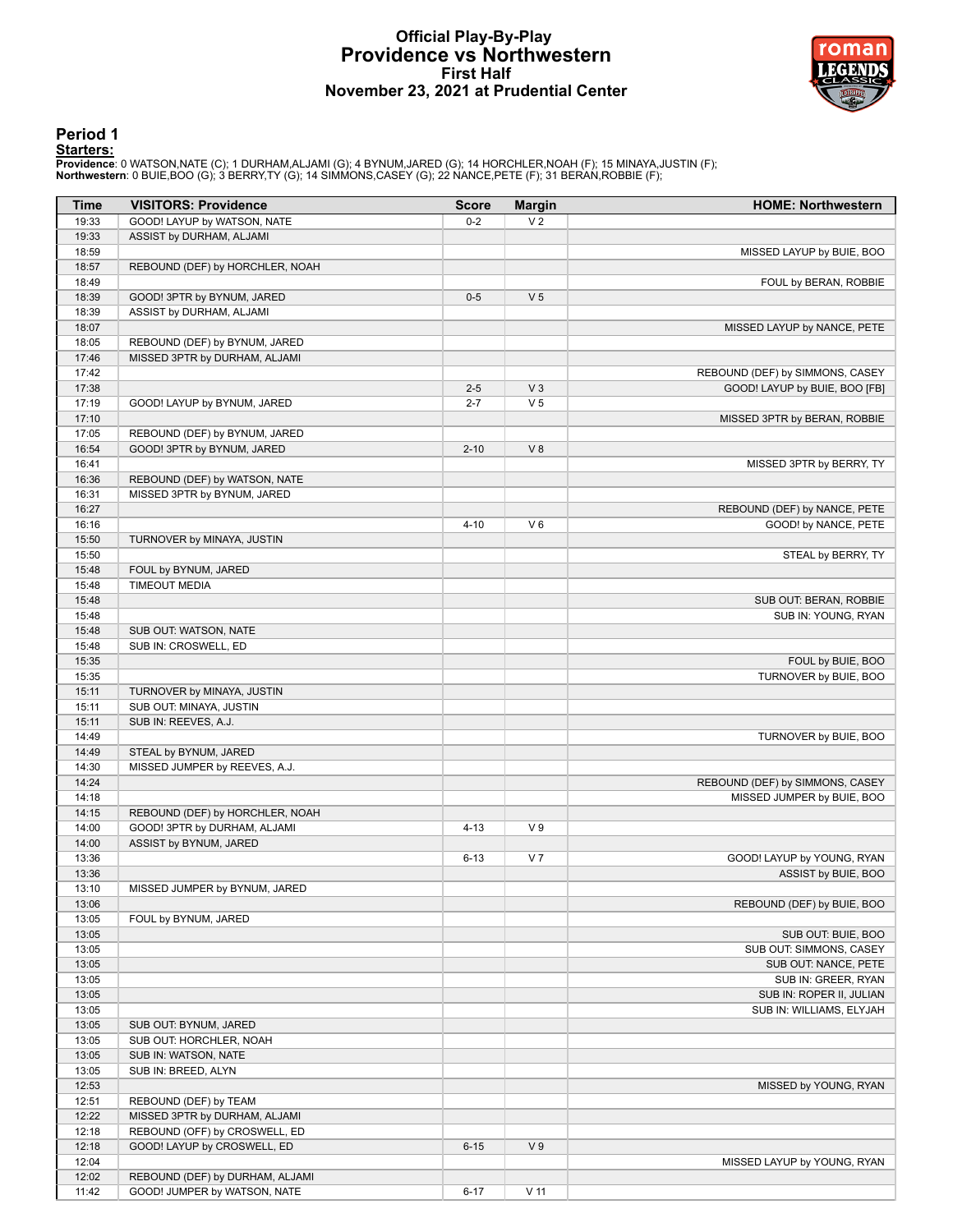| Time           | <b>VISITORS: Providence</b>                               | <b>Score</b>           | <b>Margin</b>                    | <b>HOME: Northwestern</b>         |
|----------------|-----------------------------------------------------------|------------------------|----------------------------------|-----------------------------------|
| 11:42          | ASSIST by CROSWELL, ED                                    |                        |                                  |                                   |
| 11:24          |                                                           |                        |                                  | MISSED JUMPER by GREER, RYAN      |
| 11:21          | REBOUND (DEF) by REEVES, A.J.                             |                        |                                  |                                   |
| 11:00          | GOOD! LAYUP by WATSON, NATE                               | $6 - 19$               | V <sub>13</sub>                  |                                   |
| 11:00<br>10:58 | ASSIST by BREED, ALYN                                     |                        |                                  | TIMEOUT 30SEC                     |
| 10:58          | <b>TIMEOUT MEDIA</b>                                      |                        |                                  |                                   |
| 10:58          |                                                           |                        |                                  | SUB OUT: BERRY, TY                |
| 10:58          |                                                           |                        |                                  | SUB OUT: YOUNG, RYAN              |
| 10:58          |                                                           |                        |                                  | SUB IN: BUIE, BOO                 |
| 10:58          |                                                           |                        |                                  | SUB IN: NANCE, PETE               |
| 10:58          |                                                           |                        |                                  | SUB OUT: WILLIAMS, ELYJAH         |
| 10:58          |                                                           |                        |                                  | SUB IN: BERAN, ROBBIE             |
| 10:52          |                                                           | $9 - 19$               | $V$ 10                           | GOOD! 3PTR by NANCE, PETE         |
| 10:52          |                                                           |                        |                                  | ASSIST by BUIE, BOO               |
| 10:37<br>10:35 | MISSED 3PTR by BREED, ALYN                                |                        |                                  | REBOUND (DEF) by BUIE, BOO        |
| 10:17          |                                                           |                        |                                  | MISSED JUMPER by NANCE, PETE      |
| 10:15          | REBOUND (DEF) by WATSON, NATE                             |                        |                                  |                                   |
| 09:52          | MISSED JUMPER by WATSON, NATE                             |                        |                                  |                                   |
| 09:50          |                                                           |                        |                                  | REBOUND (DEF) by ROPER II, JULIAN |
| 09:44          | FOUL by CROSWELL, ED                                      |                        |                                  |                                   |
| 09:44          | SUB OUT: DURHAM, ALJAMI                                   |                        |                                  |                                   |
| 09:44          | SUB OUT: CROSWELL, ED                                     |                        |                                  |                                   |
| 09:44          | SUB IN: HORCHLER, NOAH                                    |                        |                                  |                                   |
| 09:44          | SUB IN: MINAYA, JUSTIN                                    |                        |                                  |                                   |
| 09:43<br>09:43 | STEAL by BREED, ALYN                                      |                        |                                  | TURNOVER by BUIE, BOO             |
| 09:32          | MISSED 3PTR by HORCHLER, NOAH                             |                        |                                  |                                   |
| 09:29          |                                                           |                        |                                  | REBOUND (DEF) by BERAN, ROBBIE    |
| 09:12          |                                                           |                        |                                  | MISSED 3PTR by BUIE, BOO          |
| 09:07          | REBOUND (DEF) by REEVES, A.J.                             |                        |                                  |                                   |
| 08:55          | MISSED 3PTR by HORCHLER, NOAH                             |                        |                                  |                                   |
| 08:51          |                                                           |                        |                                  | REBOUND (DEF) by GREER, RYAN      |
| 08:35          |                                                           | $12 - 19$              | V <sub>7</sub>                   | GOOD! 3PTR by BUIE, BOO           |
| 08:35          |                                                           |                        |                                  | ASSIST by ROPER II, JULIAN        |
| 08:29<br>08:29 | TIMEOUT 30SEC<br><b>TIMEOUT MEDIA</b>                     |                        |                                  |                                   |
| 08:29          |                                                           |                        |                                  | SUB OUT: ROPER II, JULIAN         |
| 08:29          |                                                           |                        |                                  | SUB IN: SIMMONS, CASEY            |
| 08:29          | SUB OUT: BREED, ALYN                                      |                        |                                  |                                   |
| 08:29          | SUB OUT: REEVES, A.J.                                     |                        |                                  |                                   |
| 08:29          | SUB IN: DURHAM, ALJAMI                                    |                        |                                  |                                   |
| 08:29          | SUB IN: BYNUM, JARED                                      |                        |                                  |                                   |
| 08:14          | MISSED LAYUP by WATSON, NATE                              |                        |                                  |                                   |
| 08:11          |                                                           |                        |                                  | REBOUND (DEF) by NANCE, PETE      |
| 07:52<br>07:47 | REBOUND (DEF) by MINAYA, JUSTIN                           |                        |                                  | MISSED JUMPER by NANCE, PETE      |
| 07:26          | MISSED JUMPER by DURHAM, ALJAMI                           |                        |                                  |                                   |
| 07:23          |                                                           |                        |                                  | REBOUND (DEF) by GREER, RYAN      |
| 07:18          |                                                           |                        |                                  | TURNOVER by BUIE, BOO             |
| 07:18          |                                                           |                        |                                  | SUB OUT: GREER, RYAN              |
| 07:18          |                                                           |                        |                                  | SUB IN: BERRY, TY                 |
| 07:18          | SUB OUT: MINAYA, JUSTIN                                   |                        |                                  |                                   |
| 07:18          | SUB IN: GOODINE, BRYCEN                                   |                        |                                  |                                   |
| 07:18          |                                                           |                        |                                  | SUB OUT: BERAN, ROBBIE            |
| 07:18          | GOOD! LAYUP by BYNUM, JARED                               |                        |                                  | SUB IN: YOUNG, RYAN               |
| 06:53<br>06:37 |                                                           | $12 - 21$<br>$14 - 21$ | V <sub>9</sub><br>V <sub>7</sub> | GOOD! LAYUP by BUIE, BOO          |
| 06:37          | FOUL by DURHAM, ALJAMI                                    |                        |                                  |                                   |
| 06:37          |                                                           |                        |                                  | SUB OUT: SIMMONS, CASEY           |
| 06:37          |                                                           |                        |                                  | SUB IN: ROPER II, JULIAN          |
| 06:37          |                                                           | $15 - 21$              | $V_6$                            | GOOD! FT by BUIE, BOO             |
| 06:22          | GOOD! 3PTR by HORCHLER, NOAH                              | $15 - 24$              | V <sub>9</sub>                   |                                   |
| 06:22          | ASSIST by BYNUM, JARED                                    |                        |                                  |                                   |
| 05:55          |                                                           | $17 - 24$              | V <sub>7</sub>                   | GOOD! by YOUNG, RYAN              |
| 05:26          | MISSED 3PTR by GOODINE, BRYCEN                            |                        |                                  |                                   |
| 05:24          | REBOUND (OFF) by TEAM                                     |                        |                                  |                                   |
| 05:07<br>05:07 | GOOD! 3PTR by GOODINE, BRYCEN<br>ASSIST by DURHAM, ALJAMI | $17 - 27$              | $V$ 10                           |                                   |
| 04:45          |                                                           |                        |                                  | MISSED LAYUP by BERRY, TY         |
| 04:42          | REBOUND (DEF) by GOODINE, BRYCEN                          |                        |                                  |                                   |
| 04:35          | GOOD! 3PTR by GOODINE, BRYCEN                             | 17-30                  | $V$ 13                           |                                   |
| 04:35          | ASSIST by HORCHLER, NOAH                                  |                        |                                  |                                   |
| 04:21          |                                                           |                        |                                  | MISSED 3PTR by NANCE, PETE        |
| 04:16          | REBOUND (DEF) by GOODINE, BRYCEN                          |                        |                                  |                                   |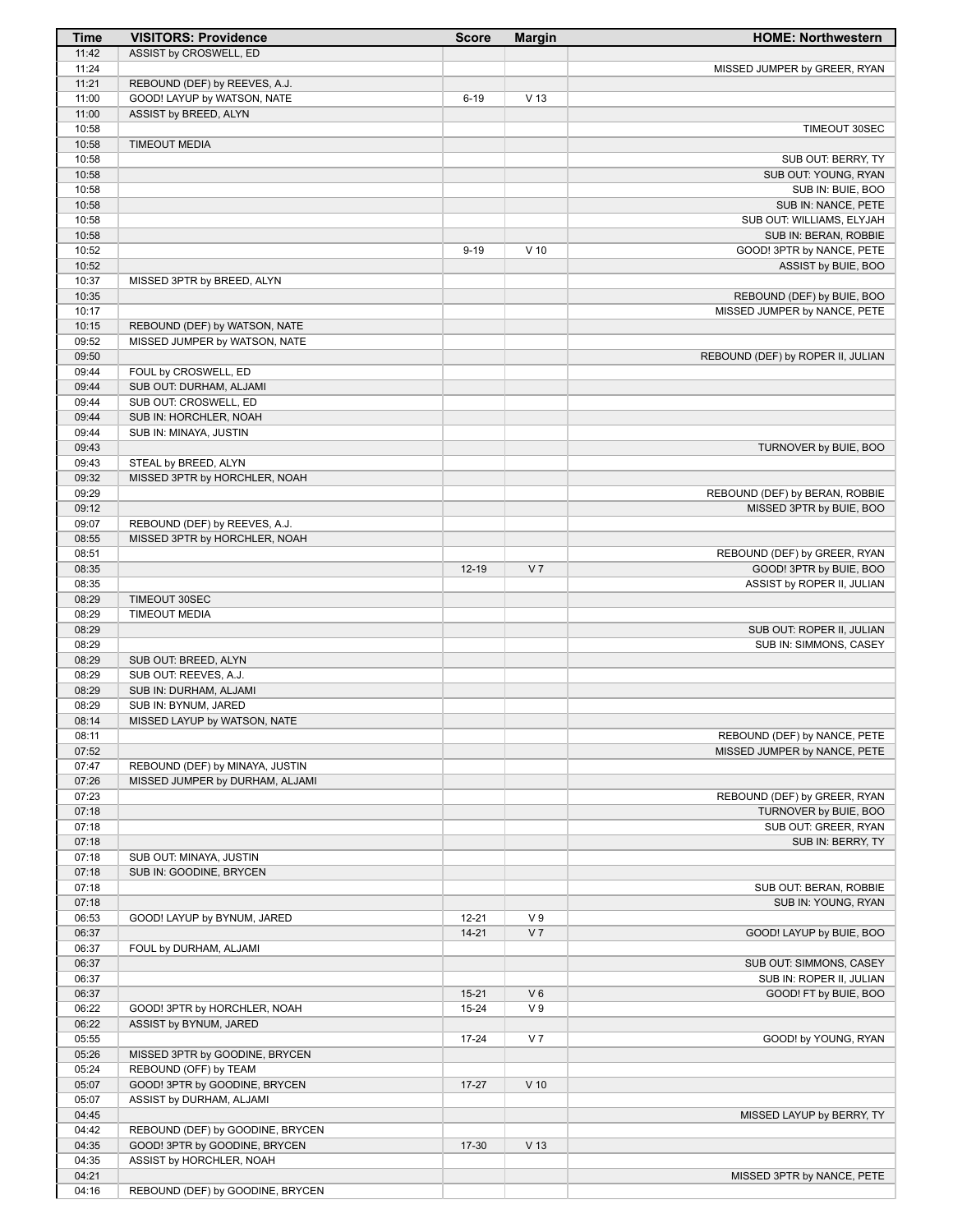| <b>Time</b> | <b>VISITORS: Providence</b>     | <b>Score</b> | <b>Margin</b>   | <b>HOME: Northwestern</b>      |
|-------------|---------------------------------|--------------|-----------------|--------------------------------|
| 04:00       | TURNOVER by DURHAM, ALJAMI      |              |                 |                                |
| 04:00       | <b>TIMEOUT MEDIA</b>            |              |                 |                                |
| 04:00       |                                 |              |                 | SUB OUT: BUIE, BOO             |
| 04:00       |                                 |              |                 | SUB IN: GREER, RYAN            |
| 04:00       | SUB OUT: BYNUM, JARED           |              |                 |                                |
| 04:00       | SUB IN: REEVES, A.J.            |              |                 |                                |
| 03:42       | FOUL by WATSON, NATE            |              |                 |                                |
| 03:27       |                                 | 19-30        | $V$ 11          | GOOD! LAYUP by YOUNG, RYAN     |
| 03:27       |                                 |              |                 | ASSIST by GREER, RYAN          |
| 03:01       | GOOD! 3PTR by REEVES, A.J.      | 19-33        | V <sub>14</sub> |                                |
| 03:01       | ASSIST by DURHAM, ALJAMI        |              |                 |                                |
| 02:43       |                                 |              |                 | SUB IN: BUIE, BOO              |
| 02:43       |                                 |              |                 | SUB OUT: ROPER II, JULIAN      |
| 02:33       |                                 | 21-33        | V <sub>12</sub> | GOOD! LAYUP by YOUNG, RYAN     |
| 02:33       |                                 |              |                 | ASSIST by NANCE, PETE          |
| 02:33       | FOUL by HORCHLER, NOAH          |              |                 |                                |
| 02:33       |                                 | 22-33        | $V$ 11          | GOOD! FT by YOUNG, RYAN        |
| 02:33       |                                 |              |                 | SUB OUT: BERRY, TY             |
| 02:33       |                                 |              |                 | SUB IN: SIMMONS, CASEY         |
| 02:24       |                                 |              |                 | FOUL by GREER, RYAN            |
| 02:14       | MISSED 3PTR by REEVES, A.J.     |              |                 |                                |
| 02:11       |                                 |              |                 | REBOUND (DEF) by NANCE, PETE   |
| 02:02       |                                 | 25-33        | V8              | GOOD! 3PTR by BUIE, BOO        |
| 02:02       |                                 |              |                 | ASSIST by NANCE, PETE          |
| 01:44       | MISSED JUMPER by HORCHLER, NOAH |              |                 |                                |
| 01:40       |                                 |              |                 | REBOUND (DEF) by GREER, RYAN   |
| 01:30       |                                 | 27-33        | V <sub>6</sub>  | GOOD! JUMPER by SIMMONS, CASEY |
| 01:07       | TURNOVER by HORCHLER, NOAH      |              |                 |                                |
| 01:07       | SUB OUT: HORCHLER, NOAH         |              |                 |                                |
| 01:07       | SUB IN: MINAYA, JUSTIN          |              |                 |                                |
| 00:45       |                                 |              |                 | MISSED 3PTR by BUIE, BOO       |
| 00:42       | REBOUND (DEF) by WATSON, NATE   |              |                 |                                |
| 00:26       | GOOD! 3PTR by GOODINE, BRYCEN   | 27-36        | V <sub>9</sub>  |                                |
| 00:26       | ASSIST by REEVES, A.J.          |              |                 |                                |
| 00:03       |                                 |              |                 | MISSED JUMPER by NANCE, PETE   |
| 00:00       | REBOUND (DEF) by MINAYA, JUSTIN |              |                 |                                |

# **Providence 36, Northwestern 27**

| <b>Points (This Period)</b> | <b>PRO</b>     | <b>UNW</b>     |
|-----------------------------|----------------|----------------|
| In the Paint                | 12             | 16             |
| Off Turns                   | 2              |                |
| 2nd Chance                  | 5              |                |
| Fast Break                  |                |                |
| Bench                       | 14             |                |
| Per Poss                    | 1.161<br>14/31 | 0.871<br>12/31 |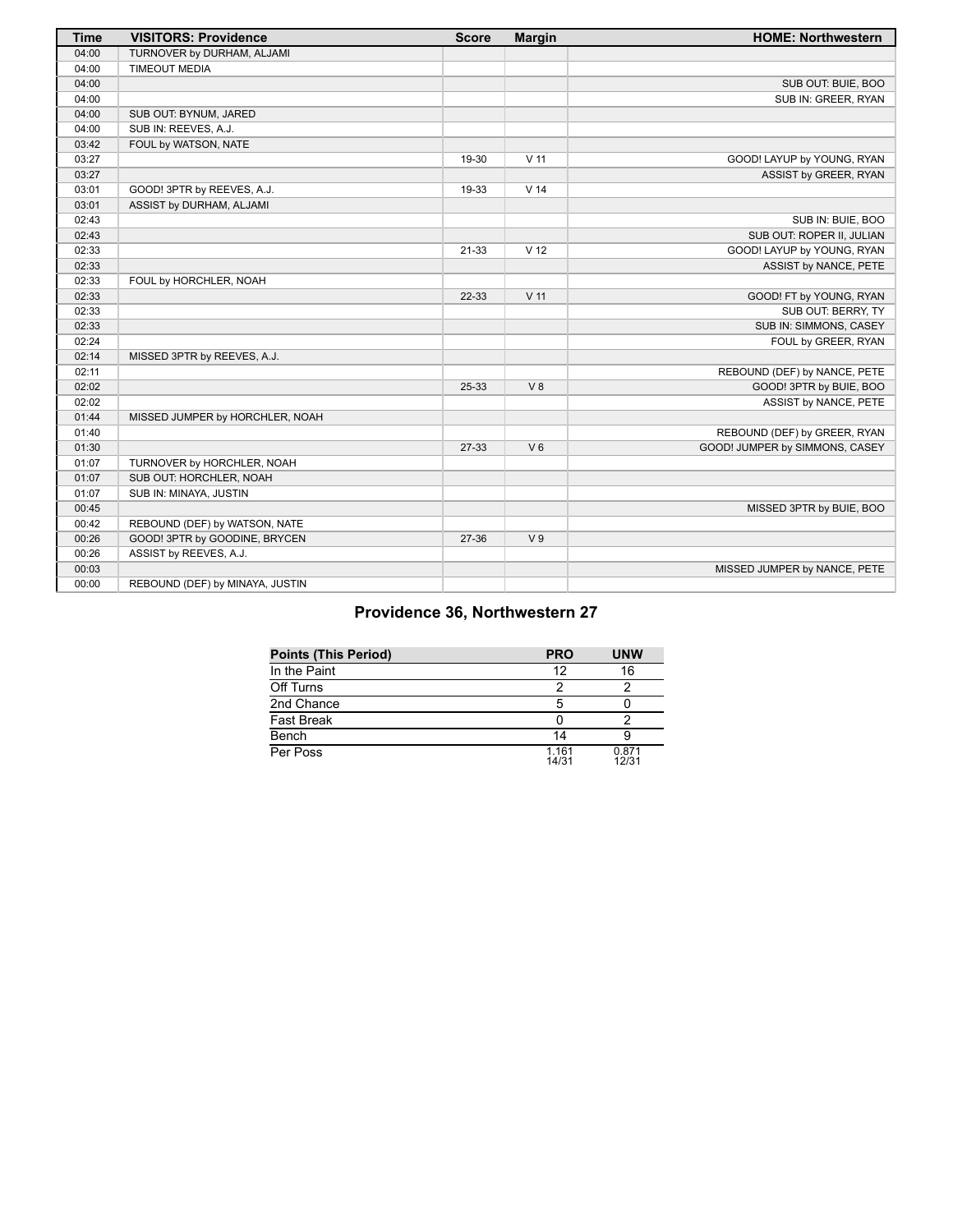# **Official Box Score Providence vs Northwestern Second Half Statistics Only November 23, 2021 at Prudential Center**



# **Providence 41**

| No. | Plaver                 | S  | <b>Pts</b> | FG        | 3FG      | <b>FT</b> | <b>OR</b> | <b>DR</b> | TR | PF | A  | TO | <b>B</b> lk | Stl      | Min | $+/-$          |
|-----|------------------------|----|------------|-----------|----------|-----------|-----------|-----------|----|----|----|----|-------------|----------|-----|----------------|
| 00  | <b>WATSON, NATE</b>    |    | 10         | 5-7       | $0 - 0$  | $0 - 1$   | 0         | 2         | 2  |    | 0  |    |             | ი        | 18  | -3             |
| 01  | DURHAM, ALJAMI         | G  | 8          | $0 - 3$   | $0 - 2$  | $8 - 8$   | 0         |           |    |    | 3  |    |             | 0        | 20  | $-4$           |
| 04  | BYNUM, JARED           | G  | 5          | 1-3       | $1 - 2$  | $2 - 2$   | 0         | 3         | 3  |    | 2  | 2  | 0           | 0        | 13  | -1             |
| 14  | <b>HORCHLER, NOAH</b>  |    | 8          | $2 - 6$   | $2 - 4$  | $2 - 2$   |           | 4         | 5  | 2  | 3  |    | 0           | 0        | 17  | 2              |
| 15  | MINAYA, JUSTIN         | F. | 3          | 1-3       | $1-2$    | $0 - 0$   | 2         | 2         | 4  |    |    | 0  |             | O        | 13  | $\mathbf{0}$   |
| 05  | CROSWELL, ED           | F. | $\Omega$   | $0 - 0$   | $0 - 0$  | $0 - 0$   | 0         |           |    |    | 0  | 0  | $\Omega$    | 0        |     | $\overline{0}$ |
| 10  | BREED, ALYN            | G  | 1          | $0 - 1$   | $0 - 1$  | $1 - 2$   | 0         |           |    | 3  |    | 3  | 0           | 0        |     | -6             |
| 11  | REEVES, A.J.           | G  | 3          | $1 - 1$   | $1 - 1$  | $0 - 0$   | 0         | 0         | 0  |    |    | 0  | 0           | 0        |     | -8             |
| 12  | <b>GOODINE, BRYCEN</b> | G  | 3          | 1-1       | 1-1      | $0 - 0$   | 0         | 0         | 0  | 0  | 0  | 0  | 0           | $\Omega$ | 4   | $\mathbf{0}$   |
|     | <b>TEAM</b>            |    |            | $0 - 0$   |          |           | っ         | 0         | 2  | 0  |    | 0  |             |          |     |                |
|     | <b>TOTALS</b>          |    | 41         | $11 - 25$ | $6 - 13$ | 13-15     | 5         | 14.       | 19 | 9  | 11 | 8  | З           | 0        | 100 |                |

| <b>Shooting By Period</b><br>Period | FG        | FG%   | 3FG       | 3FG%  | <b>FT</b> | FT%   | Last FG Half: PRO - |
|-------------------------------------|-----------|-------|-----------|-------|-----------|-------|---------------------|
| 2nd Half                            | $11 - 25$ | 44%   | 6-13      | 46%   | $13 - 15$ | 87%   |                     |
| Game                                | 25-53     | 47.2% | $14 - 29$ | 48.3% | $13 - 15$ | 86.7% |                     |

# **Northwestern 45**

| No. | Player                  | S  | <b>Pts</b> | <b>FG</b> | 3FG     | <b>FT</b> | OR | DR | TR             | PF             | A  | TO       | <b>B</b> lk | Stl      | Min | $+/-$ |
|-----|-------------------------|----|------------|-----------|---------|-----------|----|----|----------------|----------------|----|----------|-------------|----------|-----|-------|
| 00  | BUIE, BOO               | G  | 12         | 4-7       | $2 - 3$ | $2 - 2$   | 0  | 2  | $\mathcal{P}$  | 0              | 2  | 0        | 0           | 0        | 17  | -1    |
| 03  | <b>BERRY, TY</b>        | G  | $\Omega$   | $0 - 0$   | $0 - 0$ | $0 - 0$   | 0  |    |                |                | 0  | $\Omega$ | 0           | $\Omega$ | 7   | 6     |
| 14  | SIMMONS, CASEY          | G  | 0          | $0 - 0$   | $0 - 0$ | $0 - 0$   | 0  | 0  | 0              | 0              | 0  | 0        | 0           | 0        | 4   | -3    |
| 22  | NANCE, PETE             | F  | 15         | $6 - 10$  | $1 - 2$ | $2 - 4$   |    |    | 2              | $\overline{2}$ | 3  |          |             |          | 15  | 5     |
| 31  | <b>BERAN, ROBBIE</b>    | F  | 5          | $2 - 4$   | $0 - 1$ | $1 - 1$   | 0  |    |                | 4              | 0  | 0        | 0           | 0        | 14  | $-4$  |
| 02  | <b>GREER, RYAN</b>      | G  |            | $3-6$     | $1 - 1$ | $0 - 0$   | 0  | 2  | $\overline{2}$ | $\overline{2}$ | 3  | 0        | 0           | 0        | 16  | 5     |
| 05  | <b>ROPER II, JULIAN</b> | G  | 5          | $2 - 4$   | $1 - 1$ | $0 - 0$   | 0  | 3  | 3              | 2              | 3  |          | 0           | 2        | 15  | 8     |
| 15  | YOUNG, RYAN             | C  | $\Omega$   | $0 - 2$   | $0 - 0$ | $0 - 0$   |    |    | $\overline{2}$ | 0              | 0  | 0        |             |          | 4   | -1    |
| 21  | <b>WILLIAMS, ELYJAH</b> | F. |            | $0 - 1$   | $0 - 1$ | $1 - 2$   | 0  | 0  | 0              | 2              | 0  | 0        | 0           | 0        | 5   | 5     |
|     | <b>TEAM</b>             |    |            | $0 - 0$   |         |           | 3  | 0  | 3              | $\Omega$       |    | 0        |             |          |     |       |
|     | <b>TOTALS</b>           |    |            | 45 17-34  | $5-9$   | $6-9$     | 5  | 11 | 16             | 13             | 11 | 2        | 2           | 4        | 100 |       |

| <b>Shooting By Period</b> |           |       |          |       |          |       |
|---------------------------|-----------|-------|----------|-------|----------|-------|
| Period                    | FG        | FG%   | 3FG      | 3FG%  |          | FT%   |
| 2nd Half                  | $17 - 34$ | .50%  | 5-9      | 56%   | հ Զ      | 67%   |
| Game                      | $28 - 60$ | 46.7% | $8 - 17$ | 47.1% | $8 - 11$ | 72.7% |

*Last FG Half:* UNW -

| Game Notes:                                                | <b>Score</b> | 1st | 2 <sub>nd</sub> | <b>TOT</b> | <b>Points (This Period)</b> | <b>PRO</b>     | <b>UNW</b>     |
|------------------------------------------------------------|--------------|-----|-----------------|------------|-----------------------------|----------------|----------------|
| Officials: DJ Carstensen, Clarence Armstrong, Rob<br>Rorke | <b>PRO</b>   | 36  | 41              | 77         | In the Paint                |                | 20             |
| Attendance: 3719                                           | <b>UNW</b>   | 27  | 45              | 72         | Off Turns                   |                | 10             |
|                                                            |              |     |                 |            | 2nd Chance                  |                | 6              |
| Start Time: 02:30 AM<br>Neutral Court:                     |              |     |                 |            | <b>Fast Break</b>           |                |                |
|                                                            |              |     |                 |            | Bench                       |                |                |
|                                                            |              |     |                 |            | Per Poss                    | 1.139<br>18/36 | 1.184<br>20/38 |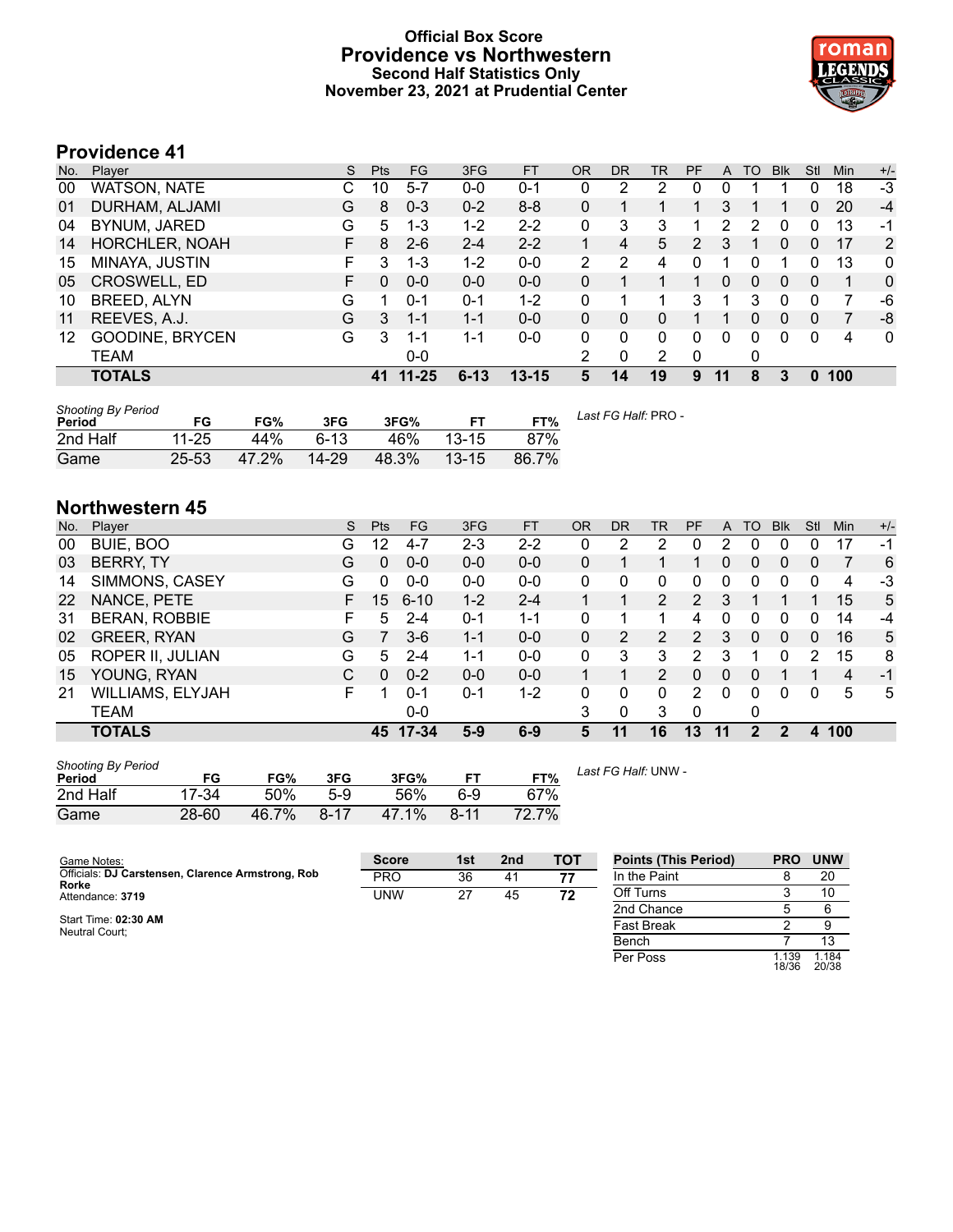# **Official Play-By-Play Providence vs Northwestern Second Half November 23, 2021 at Prudential Center**



# **Period 2**

#### **Starters:**

Providence: 0 WATSON,NATE (C); 1 DURHAM,ALJAMI (G); 4 BYNUM,JARED (G); 14 HORCHLER,NOAH (F); 15 MINAYA,JUSTIN (F);<br>**Northwestern**: 0 BUIE,BOO (G); 3 BERRY,TY (G); 14 SIMMONS,CASEY (G); 22 NANCE,PETE (F); 31 BERAN,ROBBIE (F

| 20:00<br>SUB OUT: GREER, RYAN<br>20:00<br>SUB OUT: YOUNG, RYAN<br>20:00<br>SUB IN: BERRY, TY<br>20:00<br>SUB IN: BERAN, ROBBIE<br>20:00<br>SUB OUT: REEVES, A.J.<br>20:00<br>SUB OUT: GOODINE, BRYCEN<br>20:00<br>SUB IN: BYNUM, JARED<br>20:00<br>SUB IN: HORCHLER, NOAH<br>19:43<br>$V$ 11<br>GOOD! by WATSON, NATE<br>27-38<br>19:43<br>ASSIST by HORCHLER, NOAH<br>19:26<br>FOUL by NANCE, PETE<br>19:26<br>TURNOVER by NANCE, PETE<br>19:09<br>V <sub>14</sub><br>GOOD! 3PTR by MINAYA, JUSTIN<br>$27 - 41$<br>19:09<br>ASSIST by DURHAM, ALJAMI<br>18:54<br>$30 - 41$<br>V <sub>11</sub><br>GOOD! 3PTR by BUIE, BOO<br>18:54<br>ASSIST by NANCE, PETE<br>18:18<br>GOOD! LAYUP by WATSON, NATE<br>$30 - 43$<br>V <sub>13</sub><br>18:18<br>ASSIST by DURHAM, ALJAMI<br>$V$ 11<br>18:06<br>$32 - 43$<br>GOOD! LAYUP by BERAN, ROBBIE<br>18:06<br>FOUL by HORCHLER, NOAH<br>18:06<br>SUB OUT: BERRY, TY<br>18:06<br>SUB IN: GREER, RYAN<br>$V$ 10<br>18:06<br>33-43<br>GOOD! FT by BERAN, ROBBIE<br>17:38<br>TURNOVER by WATSON, NATE<br>17:10<br>MISSED LAYUP by GREER, RYAN<br>17:06<br>REBOUND (OFF) by NANCE, PETE<br>17:06<br>MISSED LAYUP by NANCE, PETE<br>17:05<br>REBOUND (DEF) by MINAYA, JUSTIN<br>16:39<br>MISSED JUMPER by HORCHLER, NOAH<br>16:37<br>REBOUND (OFF) by MINAYA, JUSTIN<br>16:35<br>GOOD! 3PTR by BYNUM, JARED<br>33-46<br>V <sub>13</sub><br>16:35<br>ASSIST by MINAYA, JUSTIN<br>16:19<br>35-46<br>$V$ 11<br>GOOD! JUMPER by GREER, RYAN<br>16:19<br>ASSIST by NANCE, PETE<br>15:54<br>MISSED 3PTR by HORCHLER, NOAH<br>15:51<br>REBOUND (DEF) by GREER, RYAN<br>15:48<br>MISSED LAYUP by GREER, RYAN<br>15:48<br>BLOCK by DURHAM, ALJAMI<br>REBOUND (DEF) by BYNUM, JARED<br>15:44<br>15:41<br>35-48<br>V <sub>13</sub><br>GOOD! JUMPER by WATSON, NATE [FB]<br>15:41<br>ASSIST by BYNUM, JARED<br>15:39<br>FOUL by BERAN, ROBBIE<br>15:39<br><b>TIMEOUT MEDIA</b><br>15:39<br>SUB OUT: SIMMONS, CASEY<br>15:39<br>SUB OUT: NANCE, PETE<br>15:39<br>SUB IN: ROPER II, JULIAN<br>15:39<br>SUB IN: YOUNG, RYAN<br>15:39<br>MISSED FT by WATSON, NATE [FB]<br>15:39<br>REBOUND (OFF) by TEAM<br>15:38<br>TURNOVER by BYNUM, JARED<br>15:38<br>STEAL by ROPER II, JULIAN<br>$V$ 11<br>15:35<br>37-48<br>GOOD! LAYUP by GREER, RYAN [FB]<br>15:35<br>ASSIST by ROPER II, JULIAN<br>15:17<br>MISSED LAYUP by WATSON, NATE<br>15:17<br>BLOCK by YOUNG, RYAN<br>15:17<br>REBOUND (OFF) by TEAM<br>15:06<br>TURNOVER by BYNUM, JARED<br>15:06<br>STEAL by YOUNG, RYAN<br>14:59<br>MISSED 3PTR by BERAN, ROBBIE<br>14:55<br>REBOUND (DEF) by WATSON, NATE<br>14:35<br>MISSED 3PTR by BYNUM, JARED<br>14:30<br>REBOUND (OFF) by MINAYA, JUSTIN<br>14:24<br>MISSED 3PTR by HORCHLER, NOAH<br>14:20<br>REBOUND (DEF) by BUIE, BOO<br>14:17<br>MISSED 3PTR by BUIE, BOO | Time | <b>VISITORS: Providence</b> | <b>Score</b> | <b>Margin</b> | <b>HOME: Northwestern</b> |
|--------------------------------------------------------------------------------------------------------------------------------------------------------------------------------------------------------------------------------------------------------------------------------------------------------------------------------------------------------------------------------------------------------------------------------------------------------------------------------------------------------------------------------------------------------------------------------------------------------------------------------------------------------------------------------------------------------------------------------------------------------------------------------------------------------------------------------------------------------------------------------------------------------------------------------------------------------------------------------------------------------------------------------------------------------------------------------------------------------------------------------------------------------------------------------------------------------------------------------------------------------------------------------------------------------------------------------------------------------------------------------------------------------------------------------------------------------------------------------------------------------------------------------------------------------------------------------------------------------------------------------------------------------------------------------------------------------------------------------------------------------------------------------------------------------------------------------------------------------------------------------------------------------------------------------------------------------------------------------------------------------------------------------------------------------------------------------------------------------------------------------------------------------------------------------------------------------------------------------------------------------------------------------------------------------------------------------------------------------------------------------------------------------------------------------------------------------------------------------------------------------------------------------------------------------------------------------------------------------------------------------------------------------------------------------------------------------------------------------------------------------------------------------------------|------|-----------------------------|--------------|---------------|---------------------------|
|                                                                                                                                                                                                                                                                                                                                                                                                                                                                                                                                                                                                                                                                                                                                                                                                                                                                                                                                                                                                                                                                                                                                                                                                                                                                                                                                                                                                                                                                                                                                                                                                                                                                                                                                                                                                                                                                                                                                                                                                                                                                                                                                                                                                                                                                                                                                                                                                                                                                                                                                                                                                                                                                                                                                                                                            |      |                             |              |               |                           |
|                                                                                                                                                                                                                                                                                                                                                                                                                                                                                                                                                                                                                                                                                                                                                                                                                                                                                                                                                                                                                                                                                                                                                                                                                                                                                                                                                                                                                                                                                                                                                                                                                                                                                                                                                                                                                                                                                                                                                                                                                                                                                                                                                                                                                                                                                                                                                                                                                                                                                                                                                                                                                                                                                                                                                                                            |      |                             |              |               |                           |
|                                                                                                                                                                                                                                                                                                                                                                                                                                                                                                                                                                                                                                                                                                                                                                                                                                                                                                                                                                                                                                                                                                                                                                                                                                                                                                                                                                                                                                                                                                                                                                                                                                                                                                                                                                                                                                                                                                                                                                                                                                                                                                                                                                                                                                                                                                                                                                                                                                                                                                                                                                                                                                                                                                                                                                                            |      |                             |              |               |                           |
|                                                                                                                                                                                                                                                                                                                                                                                                                                                                                                                                                                                                                                                                                                                                                                                                                                                                                                                                                                                                                                                                                                                                                                                                                                                                                                                                                                                                                                                                                                                                                                                                                                                                                                                                                                                                                                                                                                                                                                                                                                                                                                                                                                                                                                                                                                                                                                                                                                                                                                                                                                                                                                                                                                                                                                                            |      |                             |              |               |                           |
|                                                                                                                                                                                                                                                                                                                                                                                                                                                                                                                                                                                                                                                                                                                                                                                                                                                                                                                                                                                                                                                                                                                                                                                                                                                                                                                                                                                                                                                                                                                                                                                                                                                                                                                                                                                                                                                                                                                                                                                                                                                                                                                                                                                                                                                                                                                                                                                                                                                                                                                                                                                                                                                                                                                                                                                            |      |                             |              |               |                           |
|                                                                                                                                                                                                                                                                                                                                                                                                                                                                                                                                                                                                                                                                                                                                                                                                                                                                                                                                                                                                                                                                                                                                                                                                                                                                                                                                                                                                                                                                                                                                                                                                                                                                                                                                                                                                                                                                                                                                                                                                                                                                                                                                                                                                                                                                                                                                                                                                                                                                                                                                                                                                                                                                                                                                                                                            |      |                             |              |               |                           |
|                                                                                                                                                                                                                                                                                                                                                                                                                                                                                                                                                                                                                                                                                                                                                                                                                                                                                                                                                                                                                                                                                                                                                                                                                                                                                                                                                                                                                                                                                                                                                                                                                                                                                                                                                                                                                                                                                                                                                                                                                                                                                                                                                                                                                                                                                                                                                                                                                                                                                                                                                                                                                                                                                                                                                                                            |      |                             |              |               |                           |
|                                                                                                                                                                                                                                                                                                                                                                                                                                                                                                                                                                                                                                                                                                                                                                                                                                                                                                                                                                                                                                                                                                                                                                                                                                                                                                                                                                                                                                                                                                                                                                                                                                                                                                                                                                                                                                                                                                                                                                                                                                                                                                                                                                                                                                                                                                                                                                                                                                                                                                                                                                                                                                                                                                                                                                                            |      |                             |              |               |                           |
|                                                                                                                                                                                                                                                                                                                                                                                                                                                                                                                                                                                                                                                                                                                                                                                                                                                                                                                                                                                                                                                                                                                                                                                                                                                                                                                                                                                                                                                                                                                                                                                                                                                                                                                                                                                                                                                                                                                                                                                                                                                                                                                                                                                                                                                                                                                                                                                                                                                                                                                                                                                                                                                                                                                                                                                            |      |                             |              |               |                           |
|                                                                                                                                                                                                                                                                                                                                                                                                                                                                                                                                                                                                                                                                                                                                                                                                                                                                                                                                                                                                                                                                                                                                                                                                                                                                                                                                                                                                                                                                                                                                                                                                                                                                                                                                                                                                                                                                                                                                                                                                                                                                                                                                                                                                                                                                                                                                                                                                                                                                                                                                                                                                                                                                                                                                                                                            |      |                             |              |               |                           |
|                                                                                                                                                                                                                                                                                                                                                                                                                                                                                                                                                                                                                                                                                                                                                                                                                                                                                                                                                                                                                                                                                                                                                                                                                                                                                                                                                                                                                                                                                                                                                                                                                                                                                                                                                                                                                                                                                                                                                                                                                                                                                                                                                                                                                                                                                                                                                                                                                                                                                                                                                                                                                                                                                                                                                                                            |      |                             |              |               |                           |
|                                                                                                                                                                                                                                                                                                                                                                                                                                                                                                                                                                                                                                                                                                                                                                                                                                                                                                                                                                                                                                                                                                                                                                                                                                                                                                                                                                                                                                                                                                                                                                                                                                                                                                                                                                                                                                                                                                                                                                                                                                                                                                                                                                                                                                                                                                                                                                                                                                                                                                                                                                                                                                                                                                                                                                                            |      |                             |              |               |                           |
|                                                                                                                                                                                                                                                                                                                                                                                                                                                                                                                                                                                                                                                                                                                                                                                                                                                                                                                                                                                                                                                                                                                                                                                                                                                                                                                                                                                                                                                                                                                                                                                                                                                                                                                                                                                                                                                                                                                                                                                                                                                                                                                                                                                                                                                                                                                                                                                                                                                                                                                                                                                                                                                                                                                                                                                            |      |                             |              |               |                           |
|                                                                                                                                                                                                                                                                                                                                                                                                                                                                                                                                                                                                                                                                                                                                                                                                                                                                                                                                                                                                                                                                                                                                                                                                                                                                                                                                                                                                                                                                                                                                                                                                                                                                                                                                                                                                                                                                                                                                                                                                                                                                                                                                                                                                                                                                                                                                                                                                                                                                                                                                                                                                                                                                                                                                                                                            |      |                             |              |               |                           |
|                                                                                                                                                                                                                                                                                                                                                                                                                                                                                                                                                                                                                                                                                                                                                                                                                                                                                                                                                                                                                                                                                                                                                                                                                                                                                                                                                                                                                                                                                                                                                                                                                                                                                                                                                                                                                                                                                                                                                                                                                                                                                                                                                                                                                                                                                                                                                                                                                                                                                                                                                                                                                                                                                                                                                                                            |      |                             |              |               |                           |
|                                                                                                                                                                                                                                                                                                                                                                                                                                                                                                                                                                                                                                                                                                                                                                                                                                                                                                                                                                                                                                                                                                                                                                                                                                                                                                                                                                                                                                                                                                                                                                                                                                                                                                                                                                                                                                                                                                                                                                                                                                                                                                                                                                                                                                                                                                                                                                                                                                                                                                                                                                                                                                                                                                                                                                                            |      |                             |              |               |                           |
|                                                                                                                                                                                                                                                                                                                                                                                                                                                                                                                                                                                                                                                                                                                                                                                                                                                                                                                                                                                                                                                                                                                                                                                                                                                                                                                                                                                                                                                                                                                                                                                                                                                                                                                                                                                                                                                                                                                                                                                                                                                                                                                                                                                                                                                                                                                                                                                                                                                                                                                                                                                                                                                                                                                                                                                            |      |                             |              |               |                           |
|                                                                                                                                                                                                                                                                                                                                                                                                                                                                                                                                                                                                                                                                                                                                                                                                                                                                                                                                                                                                                                                                                                                                                                                                                                                                                                                                                                                                                                                                                                                                                                                                                                                                                                                                                                                                                                                                                                                                                                                                                                                                                                                                                                                                                                                                                                                                                                                                                                                                                                                                                                                                                                                                                                                                                                                            |      |                             |              |               |                           |
|                                                                                                                                                                                                                                                                                                                                                                                                                                                                                                                                                                                                                                                                                                                                                                                                                                                                                                                                                                                                                                                                                                                                                                                                                                                                                                                                                                                                                                                                                                                                                                                                                                                                                                                                                                                                                                                                                                                                                                                                                                                                                                                                                                                                                                                                                                                                                                                                                                                                                                                                                                                                                                                                                                                                                                                            |      |                             |              |               |                           |
|                                                                                                                                                                                                                                                                                                                                                                                                                                                                                                                                                                                                                                                                                                                                                                                                                                                                                                                                                                                                                                                                                                                                                                                                                                                                                                                                                                                                                                                                                                                                                                                                                                                                                                                                                                                                                                                                                                                                                                                                                                                                                                                                                                                                                                                                                                                                                                                                                                                                                                                                                                                                                                                                                                                                                                                            |      |                             |              |               |                           |
|                                                                                                                                                                                                                                                                                                                                                                                                                                                                                                                                                                                                                                                                                                                                                                                                                                                                                                                                                                                                                                                                                                                                                                                                                                                                                                                                                                                                                                                                                                                                                                                                                                                                                                                                                                                                                                                                                                                                                                                                                                                                                                                                                                                                                                                                                                                                                                                                                                                                                                                                                                                                                                                                                                                                                                                            |      |                             |              |               |                           |
|                                                                                                                                                                                                                                                                                                                                                                                                                                                                                                                                                                                                                                                                                                                                                                                                                                                                                                                                                                                                                                                                                                                                                                                                                                                                                                                                                                                                                                                                                                                                                                                                                                                                                                                                                                                                                                                                                                                                                                                                                                                                                                                                                                                                                                                                                                                                                                                                                                                                                                                                                                                                                                                                                                                                                                                            |      |                             |              |               |                           |
|                                                                                                                                                                                                                                                                                                                                                                                                                                                                                                                                                                                                                                                                                                                                                                                                                                                                                                                                                                                                                                                                                                                                                                                                                                                                                                                                                                                                                                                                                                                                                                                                                                                                                                                                                                                                                                                                                                                                                                                                                                                                                                                                                                                                                                                                                                                                                                                                                                                                                                                                                                                                                                                                                                                                                                                            |      |                             |              |               |                           |
|                                                                                                                                                                                                                                                                                                                                                                                                                                                                                                                                                                                                                                                                                                                                                                                                                                                                                                                                                                                                                                                                                                                                                                                                                                                                                                                                                                                                                                                                                                                                                                                                                                                                                                                                                                                                                                                                                                                                                                                                                                                                                                                                                                                                                                                                                                                                                                                                                                                                                                                                                                                                                                                                                                                                                                                            |      |                             |              |               |                           |
|                                                                                                                                                                                                                                                                                                                                                                                                                                                                                                                                                                                                                                                                                                                                                                                                                                                                                                                                                                                                                                                                                                                                                                                                                                                                                                                                                                                                                                                                                                                                                                                                                                                                                                                                                                                                                                                                                                                                                                                                                                                                                                                                                                                                                                                                                                                                                                                                                                                                                                                                                                                                                                                                                                                                                                                            |      |                             |              |               |                           |
|                                                                                                                                                                                                                                                                                                                                                                                                                                                                                                                                                                                                                                                                                                                                                                                                                                                                                                                                                                                                                                                                                                                                                                                                                                                                                                                                                                                                                                                                                                                                                                                                                                                                                                                                                                                                                                                                                                                                                                                                                                                                                                                                                                                                                                                                                                                                                                                                                                                                                                                                                                                                                                                                                                                                                                                            |      |                             |              |               |                           |
|                                                                                                                                                                                                                                                                                                                                                                                                                                                                                                                                                                                                                                                                                                                                                                                                                                                                                                                                                                                                                                                                                                                                                                                                                                                                                                                                                                                                                                                                                                                                                                                                                                                                                                                                                                                                                                                                                                                                                                                                                                                                                                                                                                                                                                                                                                                                                                                                                                                                                                                                                                                                                                                                                                                                                                                            |      |                             |              |               |                           |
|                                                                                                                                                                                                                                                                                                                                                                                                                                                                                                                                                                                                                                                                                                                                                                                                                                                                                                                                                                                                                                                                                                                                                                                                                                                                                                                                                                                                                                                                                                                                                                                                                                                                                                                                                                                                                                                                                                                                                                                                                                                                                                                                                                                                                                                                                                                                                                                                                                                                                                                                                                                                                                                                                                                                                                                            |      |                             |              |               |                           |
|                                                                                                                                                                                                                                                                                                                                                                                                                                                                                                                                                                                                                                                                                                                                                                                                                                                                                                                                                                                                                                                                                                                                                                                                                                                                                                                                                                                                                                                                                                                                                                                                                                                                                                                                                                                                                                                                                                                                                                                                                                                                                                                                                                                                                                                                                                                                                                                                                                                                                                                                                                                                                                                                                                                                                                                            |      |                             |              |               |                           |
|                                                                                                                                                                                                                                                                                                                                                                                                                                                                                                                                                                                                                                                                                                                                                                                                                                                                                                                                                                                                                                                                                                                                                                                                                                                                                                                                                                                                                                                                                                                                                                                                                                                                                                                                                                                                                                                                                                                                                                                                                                                                                                                                                                                                                                                                                                                                                                                                                                                                                                                                                                                                                                                                                                                                                                                            |      |                             |              |               |                           |
|                                                                                                                                                                                                                                                                                                                                                                                                                                                                                                                                                                                                                                                                                                                                                                                                                                                                                                                                                                                                                                                                                                                                                                                                                                                                                                                                                                                                                                                                                                                                                                                                                                                                                                                                                                                                                                                                                                                                                                                                                                                                                                                                                                                                                                                                                                                                                                                                                                                                                                                                                                                                                                                                                                                                                                                            |      |                             |              |               |                           |
|                                                                                                                                                                                                                                                                                                                                                                                                                                                                                                                                                                                                                                                                                                                                                                                                                                                                                                                                                                                                                                                                                                                                                                                                                                                                                                                                                                                                                                                                                                                                                                                                                                                                                                                                                                                                                                                                                                                                                                                                                                                                                                                                                                                                                                                                                                                                                                                                                                                                                                                                                                                                                                                                                                                                                                                            |      |                             |              |               |                           |
|                                                                                                                                                                                                                                                                                                                                                                                                                                                                                                                                                                                                                                                                                                                                                                                                                                                                                                                                                                                                                                                                                                                                                                                                                                                                                                                                                                                                                                                                                                                                                                                                                                                                                                                                                                                                                                                                                                                                                                                                                                                                                                                                                                                                                                                                                                                                                                                                                                                                                                                                                                                                                                                                                                                                                                                            |      |                             |              |               |                           |
|                                                                                                                                                                                                                                                                                                                                                                                                                                                                                                                                                                                                                                                                                                                                                                                                                                                                                                                                                                                                                                                                                                                                                                                                                                                                                                                                                                                                                                                                                                                                                                                                                                                                                                                                                                                                                                                                                                                                                                                                                                                                                                                                                                                                                                                                                                                                                                                                                                                                                                                                                                                                                                                                                                                                                                                            |      |                             |              |               |                           |
|                                                                                                                                                                                                                                                                                                                                                                                                                                                                                                                                                                                                                                                                                                                                                                                                                                                                                                                                                                                                                                                                                                                                                                                                                                                                                                                                                                                                                                                                                                                                                                                                                                                                                                                                                                                                                                                                                                                                                                                                                                                                                                                                                                                                                                                                                                                                                                                                                                                                                                                                                                                                                                                                                                                                                                                            |      |                             |              |               |                           |
|                                                                                                                                                                                                                                                                                                                                                                                                                                                                                                                                                                                                                                                                                                                                                                                                                                                                                                                                                                                                                                                                                                                                                                                                                                                                                                                                                                                                                                                                                                                                                                                                                                                                                                                                                                                                                                                                                                                                                                                                                                                                                                                                                                                                                                                                                                                                                                                                                                                                                                                                                                                                                                                                                                                                                                                            |      |                             |              |               |                           |
|                                                                                                                                                                                                                                                                                                                                                                                                                                                                                                                                                                                                                                                                                                                                                                                                                                                                                                                                                                                                                                                                                                                                                                                                                                                                                                                                                                                                                                                                                                                                                                                                                                                                                                                                                                                                                                                                                                                                                                                                                                                                                                                                                                                                                                                                                                                                                                                                                                                                                                                                                                                                                                                                                                                                                                                            |      |                             |              |               |                           |
|                                                                                                                                                                                                                                                                                                                                                                                                                                                                                                                                                                                                                                                                                                                                                                                                                                                                                                                                                                                                                                                                                                                                                                                                                                                                                                                                                                                                                                                                                                                                                                                                                                                                                                                                                                                                                                                                                                                                                                                                                                                                                                                                                                                                                                                                                                                                                                                                                                                                                                                                                                                                                                                                                                                                                                                            |      |                             |              |               |                           |
|                                                                                                                                                                                                                                                                                                                                                                                                                                                                                                                                                                                                                                                                                                                                                                                                                                                                                                                                                                                                                                                                                                                                                                                                                                                                                                                                                                                                                                                                                                                                                                                                                                                                                                                                                                                                                                                                                                                                                                                                                                                                                                                                                                                                                                                                                                                                                                                                                                                                                                                                                                                                                                                                                                                                                                                            |      |                             |              |               |                           |
|                                                                                                                                                                                                                                                                                                                                                                                                                                                                                                                                                                                                                                                                                                                                                                                                                                                                                                                                                                                                                                                                                                                                                                                                                                                                                                                                                                                                                                                                                                                                                                                                                                                                                                                                                                                                                                                                                                                                                                                                                                                                                                                                                                                                                                                                                                                                                                                                                                                                                                                                                                                                                                                                                                                                                                                            |      |                             |              |               |                           |
|                                                                                                                                                                                                                                                                                                                                                                                                                                                                                                                                                                                                                                                                                                                                                                                                                                                                                                                                                                                                                                                                                                                                                                                                                                                                                                                                                                                                                                                                                                                                                                                                                                                                                                                                                                                                                                                                                                                                                                                                                                                                                                                                                                                                                                                                                                                                                                                                                                                                                                                                                                                                                                                                                                                                                                                            |      |                             |              |               |                           |
|                                                                                                                                                                                                                                                                                                                                                                                                                                                                                                                                                                                                                                                                                                                                                                                                                                                                                                                                                                                                                                                                                                                                                                                                                                                                                                                                                                                                                                                                                                                                                                                                                                                                                                                                                                                                                                                                                                                                                                                                                                                                                                                                                                                                                                                                                                                                                                                                                                                                                                                                                                                                                                                                                                                                                                                            |      |                             |              |               |                           |
|                                                                                                                                                                                                                                                                                                                                                                                                                                                                                                                                                                                                                                                                                                                                                                                                                                                                                                                                                                                                                                                                                                                                                                                                                                                                                                                                                                                                                                                                                                                                                                                                                                                                                                                                                                                                                                                                                                                                                                                                                                                                                                                                                                                                                                                                                                                                                                                                                                                                                                                                                                                                                                                                                                                                                                                            |      |                             |              |               |                           |
|                                                                                                                                                                                                                                                                                                                                                                                                                                                                                                                                                                                                                                                                                                                                                                                                                                                                                                                                                                                                                                                                                                                                                                                                                                                                                                                                                                                                                                                                                                                                                                                                                                                                                                                                                                                                                                                                                                                                                                                                                                                                                                                                                                                                                                                                                                                                                                                                                                                                                                                                                                                                                                                                                                                                                                                            |      |                             |              |               |                           |
|                                                                                                                                                                                                                                                                                                                                                                                                                                                                                                                                                                                                                                                                                                                                                                                                                                                                                                                                                                                                                                                                                                                                                                                                                                                                                                                                                                                                                                                                                                                                                                                                                                                                                                                                                                                                                                                                                                                                                                                                                                                                                                                                                                                                                                                                                                                                                                                                                                                                                                                                                                                                                                                                                                                                                                                            |      |                             |              |               |                           |
|                                                                                                                                                                                                                                                                                                                                                                                                                                                                                                                                                                                                                                                                                                                                                                                                                                                                                                                                                                                                                                                                                                                                                                                                                                                                                                                                                                                                                                                                                                                                                                                                                                                                                                                                                                                                                                                                                                                                                                                                                                                                                                                                                                                                                                                                                                                                                                                                                                                                                                                                                                                                                                                                                                                                                                                            |      |                             |              |               |                           |
|                                                                                                                                                                                                                                                                                                                                                                                                                                                                                                                                                                                                                                                                                                                                                                                                                                                                                                                                                                                                                                                                                                                                                                                                                                                                                                                                                                                                                                                                                                                                                                                                                                                                                                                                                                                                                                                                                                                                                                                                                                                                                                                                                                                                                                                                                                                                                                                                                                                                                                                                                                                                                                                                                                                                                                                            |      |                             |              |               |                           |
|                                                                                                                                                                                                                                                                                                                                                                                                                                                                                                                                                                                                                                                                                                                                                                                                                                                                                                                                                                                                                                                                                                                                                                                                                                                                                                                                                                                                                                                                                                                                                                                                                                                                                                                                                                                                                                                                                                                                                                                                                                                                                                                                                                                                                                                                                                                                                                                                                                                                                                                                                                                                                                                                                                                                                                                            |      |                             |              |               |                           |
|                                                                                                                                                                                                                                                                                                                                                                                                                                                                                                                                                                                                                                                                                                                                                                                                                                                                                                                                                                                                                                                                                                                                                                                                                                                                                                                                                                                                                                                                                                                                                                                                                                                                                                                                                                                                                                                                                                                                                                                                                                                                                                                                                                                                                                                                                                                                                                                                                                                                                                                                                                                                                                                                                                                                                                                            |      |                             |              |               |                           |
|                                                                                                                                                                                                                                                                                                                                                                                                                                                                                                                                                                                                                                                                                                                                                                                                                                                                                                                                                                                                                                                                                                                                                                                                                                                                                                                                                                                                                                                                                                                                                                                                                                                                                                                                                                                                                                                                                                                                                                                                                                                                                                                                                                                                                                                                                                                                                                                                                                                                                                                                                                                                                                                                                                                                                                                            |      |                             |              |               |                           |
|                                                                                                                                                                                                                                                                                                                                                                                                                                                                                                                                                                                                                                                                                                                                                                                                                                                                                                                                                                                                                                                                                                                                                                                                                                                                                                                                                                                                                                                                                                                                                                                                                                                                                                                                                                                                                                                                                                                                                                                                                                                                                                                                                                                                                                                                                                                                                                                                                                                                                                                                                                                                                                                                                                                                                                                            |      |                             |              |               |                           |
|                                                                                                                                                                                                                                                                                                                                                                                                                                                                                                                                                                                                                                                                                                                                                                                                                                                                                                                                                                                                                                                                                                                                                                                                                                                                                                                                                                                                                                                                                                                                                                                                                                                                                                                                                                                                                                                                                                                                                                                                                                                                                                                                                                                                                                                                                                                                                                                                                                                                                                                                                                                                                                                                                                                                                                                            |      |                             |              |               |                           |
|                                                                                                                                                                                                                                                                                                                                                                                                                                                                                                                                                                                                                                                                                                                                                                                                                                                                                                                                                                                                                                                                                                                                                                                                                                                                                                                                                                                                                                                                                                                                                                                                                                                                                                                                                                                                                                                                                                                                                                                                                                                                                                                                                                                                                                                                                                                                                                                                                                                                                                                                                                                                                                                                                                                                                                                            |      |                             |              |               |                           |
|                                                                                                                                                                                                                                                                                                                                                                                                                                                                                                                                                                                                                                                                                                                                                                                                                                                                                                                                                                                                                                                                                                                                                                                                                                                                                                                                                                                                                                                                                                                                                                                                                                                                                                                                                                                                                                                                                                                                                                                                                                                                                                                                                                                                                                                                                                                                                                                                                                                                                                                                                                                                                                                                                                                                                                                            |      |                             |              |               |                           |
|                                                                                                                                                                                                                                                                                                                                                                                                                                                                                                                                                                                                                                                                                                                                                                                                                                                                                                                                                                                                                                                                                                                                                                                                                                                                                                                                                                                                                                                                                                                                                                                                                                                                                                                                                                                                                                                                                                                                                                                                                                                                                                                                                                                                                                                                                                                                                                                                                                                                                                                                                                                                                                                                                                                                                                                            |      |                             |              |               |                           |
|                                                                                                                                                                                                                                                                                                                                                                                                                                                                                                                                                                                                                                                                                                                                                                                                                                                                                                                                                                                                                                                                                                                                                                                                                                                                                                                                                                                                                                                                                                                                                                                                                                                                                                                                                                                                                                                                                                                                                                                                                                                                                                                                                                                                                                                                                                                                                                                                                                                                                                                                                                                                                                                                                                                                                                                            |      |                             |              |               |                           |
|                                                                                                                                                                                                                                                                                                                                                                                                                                                                                                                                                                                                                                                                                                                                                                                                                                                                                                                                                                                                                                                                                                                                                                                                                                                                                                                                                                                                                                                                                                                                                                                                                                                                                                                                                                                                                                                                                                                                                                                                                                                                                                                                                                                                                                                                                                                                                                                                                                                                                                                                                                                                                                                                                                                                                                                            |      |                             |              |               |                           |
|                                                                                                                                                                                                                                                                                                                                                                                                                                                                                                                                                                                                                                                                                                                                                                                                                                                                                                                                                                                                                                                                                                                                                                                                                                                                                                                                                                                                                                                                                                                                                                                                                                                                                                                                                                                                                                                                                                                                                                                                                                                                                                                                                                                                                                                                                                                                                                                                                                                                                                                                                                                                                                                                                                                                                                                            |      |                             |              |               |                           |
|                                                                                                                                                                                                                                                                                                                                                                                                                                                                                                                                                                                                                                                                                                                                                                                                                                                                                                                                                                                                                                                                                                                                                                                                                                                                                                                                                                                                                                                                                                                                                                                                                                                                                                                                                                                                                                                                                                                                                                                                                                                                                                                                                                                                                                                                                                                                                                                                                                                                                                                                                                                                                                                                                                                                                                                            |      |                             |              |               |                           |
|                                                                                                                                                                                                                                                                                                                                                                                                                                                                                                                                                                                                                                                                                                                                                                                                                                                                                                                                                                                                                                                                                                                                                                                                                                                                                                                                                                                                                                                                                                                                                                                                                                                                                                                                                                                                                                                                                                                                                                                                                                                                                                                                                                                                                                                                                                                                                                                                                                                                                                                                                                                                                                                                                                                                                                                            |      |                             |              |               |                           |
|                                                                                                                                                                                                                                                                                                                                                                                                                                                                                                                                                                                                                                                                                                                                                                                                                                                                                                                                                                                                                                                                                                                                                                                                                                                                                                                                                                                                                                                                                                                                                                                                                                                                                                                                                                                                                                                                                                                                                                                                                                                                                                                                                                                                                                                                                                                                                                                                                                                                                                                                                                                                                                                                                                                                                                                            |      |                             |              |               |                           |
|                                                                                                                                                                                                                                                                                                                                                                                                                                                                                                                                                                                                                                                                                                                                                                                                                                                                                                                                                                                                                                                                                                                                                                                                                                                                                                                                                                                                                                                                                                                                                                                                                                                                                                                                                                                                                                                                                                                                                                                                                                                                                                                                                                                                                                                                                                                                                                                                                                                                                                                                                                                                                                                                                                                                                                                            |      |                             |              |               |                           |
|                                                                                                                                                                                                                                                                                                                                                                                                                                                                                                                                                                                                                                                                                                                                                                                                                                                                                                                                                                                                                                                                                                                                                                                                                                                                                                                                                                                                                                                                                                                                                                                                                                                                                                                                                                                                                                                                                                                                                                                                                                                                                                                                                                                                                                                                                                                                                                                                                                                                                                                                                                                                                                                                                                                                                                                            |      |                             |              |               |                           |
|                                                                                                                                                                                                                                                                                                                                                                                                                                                                                                                                                                                                                                                                                                                                                                                                                                                                                                                                                                                                                                                                                                                                                                                                                                                                                                                                                                                                                                                                                                                                                                                                                                                                                                                                                                                                                                                                                                                                                                                                                                                                                                                                                                                                                                                                                                                                                                                                                                                                                                                                                                                                                                                                                                                                                                                            |      |                             |              |               |                           |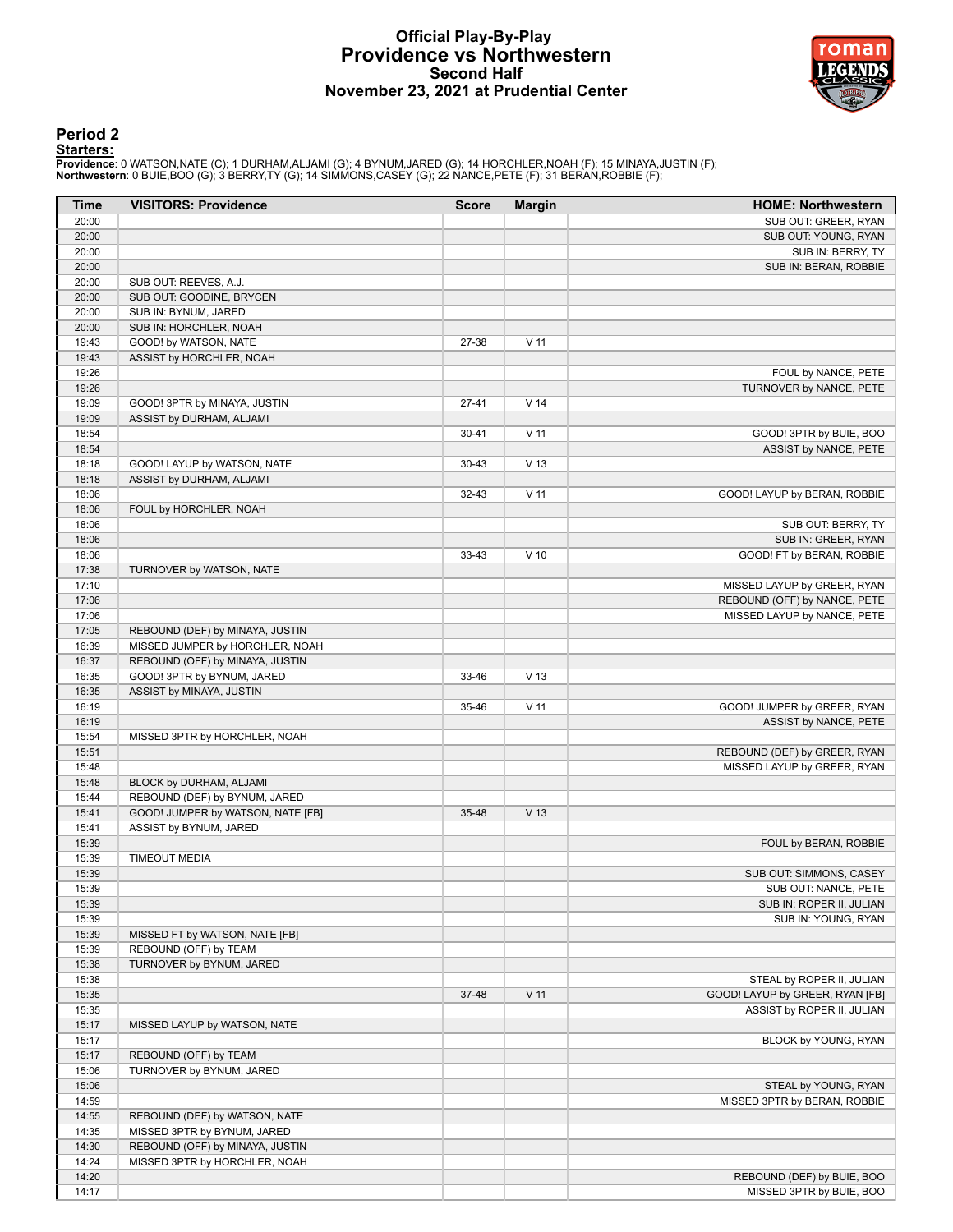| Time  | <b>VISITORS: Providence</b>     | <b>Score</b> | <b>Margin</b>   | <b>HOME: Northwestern</b>         |
|-------|---------------------------------|--------------|-----------------|-----------------------------------|
| 14:12 | REBOUND (DEF) by WATSON, NATE   |              |                 |                                   |
| 13:59 | MISSED 3PTR by DURHAM, ALJAMI   |              |                 |                                   |
| 13:55 | REBOUND (OFF) by HORCHLER, NOAH |              |                 |                                   |
| 13:54 | GOOD! JUMPER by WATSON, NATE    | 37-50        | V <sub>13</sub> |                                   |
| 13:54 | ASSIST by HORCHLER, NOAH        |              |                 |                                   |
| 13:32 |                                 |              |                 |                                   |
|       |                                 |              |                 | MISSED LAYUP by BERAN, ROBBIE     |
| 13:29 |                                 |              |                 | REBOUND (OFF) by YOUNG, RYAN      |
| 13:28 |                                 |              |                 | MISSED LAYUP by YOUNG, RYAN       |
| 13:25 | REBOUND (DEF) by BYNUM, JARED   |              |                 |                                   |
| 13:19 | GOOD! JUMPER by WATSON, NATE    | 37-52        | V <sub>15</sub> |                                   |
| 13:19 | ASSIST by BYNUM, JARED          |              |                 |                                   |
| 13:18 |                                 |              |                 | TIMEOUT 30SEC                     |
| 13:18 | <b>TIMEOUT MEDIA</b>            |              |                 |                                   |
| 13:18 |                                 |              |                 | SUB OUT: YOUNG, RYAN              |
| 13:18 |                                 |              |                 | SUB OUT: BERAN, ROBBIE            |
| 13:18 |                                 |              |                 | SUB IN: WILLIAMS, ELYJAH          |
| 13:18 |                                 |              |                 | SUB IN: NANCE, PETE               |
| 13:18 | SUB OUT: WATSON, NATE           |              |                 |                                   |
|       |                                 |              |                 |                                   |
| 13:18 | SUB OUT: BYNUM, JARED           |              |                 |                                   |
| 13:18 | SUB OUT: MINAYA, JUSTIN         |              |                 |                                   |
| 13:18 | SUB IN: CROSWELL, ED            |              |                 |                                   |
| 13:18 | SUB IN: BREED, ALYN             |              |                 |                                   |
| 13:18 | SUB IN: REEVES, A.J.            |              |                 |                                   |
| 13:02 |                                 |              |                 | MISSED 3PTR by WILLIAMS, ELYJAH   |
| 12:57 | REBOUND (DEF) by CROSWELL, ED   |              |                 |                                   |
| 12:31 | MISSED 3PTR by BREED, ALYN      |              |                 |                                   |
| 12:27 |                                 |              |                 | REBOUND (DEF) by ROPER II, JULIAN |
| 12:07 | FOUL by REEVES, A.J.            |              |                 |                                   |
| 12:07 | SUB OUT: HORCHLER, NOAH         |              |                 |                                   |
| 12:07 | SUB IN: MINAYA, JUSTIN          |              |                 |                                   |
| 11:49 |                                 |              |                 |                                   |
|       | FOUL by CROSWELL, ED            |              |                 |                                   |
| 11:49 | <b>TIMEOUT MEDIA</b>            |              |                 |                                   |
| 11:49 | SUB OUT: CROSWELL, ED           |              |                 |                                   |
| 11:49 | SUB IN: WATSON, NATE            |              |                 |                                   |
| 11:49 |                                 |              |                 | MISSED FT by NANCE, PETE          |
| 11:49 |                                 |              |                 | REBOUND (DEADB) by TEAM           |
| 11:48 |                                 |              |                 | MISSED FT by NANCE, PETE          |
| 11:47 | REBOUND (DEF) by MINAYA, JUSTIN |              |                 |                                   |
| 11:22 | GOOD! 3PTR by REEVES, A.J.      | 37-55        | V <sub>18</sub> |                                   |
| 11:22 | ASSIST by BREED, ALYN           |              |                 |                                   |
| 11:06 |                                 | 40-55        | V <sub>15</sub> | GOOD! 3PTR by ROPER II, JULIAN    |
| 11:06 |                                 |              |                 | ASSIST by NANCE, PETE             |
| 10:44 |                                 |              |                 | FOUL by ROPER II, JULIAN          |
|       |                                 |              |                 |                                   |
| 10:44 |                                 |              |                 | SUB OUT: BUIE, BOO                |
| 10:44 |                                 |              |                 | SUB IN: BERRY, TY                 |
| 10:32 | FOUL by BREED, ALYN             |              |                 |                                   |
| 10:32 | TURNOVER by BREED, ALYN         |              |                 |                                   |
| 10:23 | FOUL by BREED, ALYN             |              |                 |                                   |
| 10:23 |                                 | 41-55        | V <sub>14</sub> | GOOD! FT by WILLIAMS, ELYJAH      |
| 10:22 |                                 |              |                 | MISSED FT by WILLIAMS, ELYJAH     |
| 10:22 |                                 |              |                 | REBOUND (OFF) by TEAM             |
| 10:17 |                                 | 43-55        | V <sub>12</sub> | GOOD! LAYUP by NANCE, PETE        |
| 10:17 |                                 |              |                 | ASSIST by GREER, RYAN             |
| 10:00 |                                 |              |                 | FOUL by WILLIAMS, ELYJAH          |
| 09:43 | FOUL by BREED, ALYN             |              |                 |                                   |
|       | TURNOVER by BREED, ALYN         |              |                 |                                   |
| 09:43 |                                 |              |                 |                                   |
| 09:43 | SUB OUT: BREED, ALYN            |              |                 |                                   |
| 09:43 | SUB IN: BYNUM, JARED            |              |                 |                                   |
| 09:34 |                                 | 46-55        | V <sub>9</sub>  | GOOD! 3PTR by NANCE, PETE         |
| 09:34 |                                 |              |                 | ASSIST by ROPER II, JULIAN        |
| 09:30 | TIMEOUT 30SEC                   |              |                 |                                   |
| 09:30 | SUB OUT: REEVES, A.J.           |              |                 |                                   |
| 09:30 | SUB OUT: MINAYA, JUSTIN         |              |                 |                                   |
| 09:30 | SUB IN: GOODINE, BRYCEN         |              |                 |                                   |
| 09:30 | SUB IN: HORCHLER, NOAH          |              |                 |                                   |
| 09:02 | GOOD! 3PTR by GOODINE, BRYCEN   | 46-58        | V <sub>12</sub> |                                   |
| 09:02 | ASSIST by HORCHLER, NOAH        |              |                 |                                   |
|       |                                 |              |                 |                                   |
| 08:47 |                                 | 48-58        | $V$ 10          | GOOD! JUMPER by ROPER II, JULIAN  |
| 08:47 |                                 |              |                 | ASSIST by GREER, RYAN             |
| 08:12 | MISSED LAYUP by HORCHLER, NOAH  |              |                 |                                   |
| 08:10 |                                 |              |                 | REBOUND (DEF) by ROPER II, JULIAN |
| 07:39 |                                 |              |                 | MISSED JUMPER by GREER, RYAN      |
| 07:38 | REBOUND (DEF) by DURHAM, ALJAMI |              |                 |                                   |
| 07:38 |                                 |              |                 | FOUL by WILLIAMS, ELYJAH          |
| 07:38 | <b>TIMEOUT MEDIA</b>            |              |                 |                                   |
| 07:38 |                                 |              |                 | SUB OUT: GREER, RYAN              |
|       |                                 |              |                 |                                   |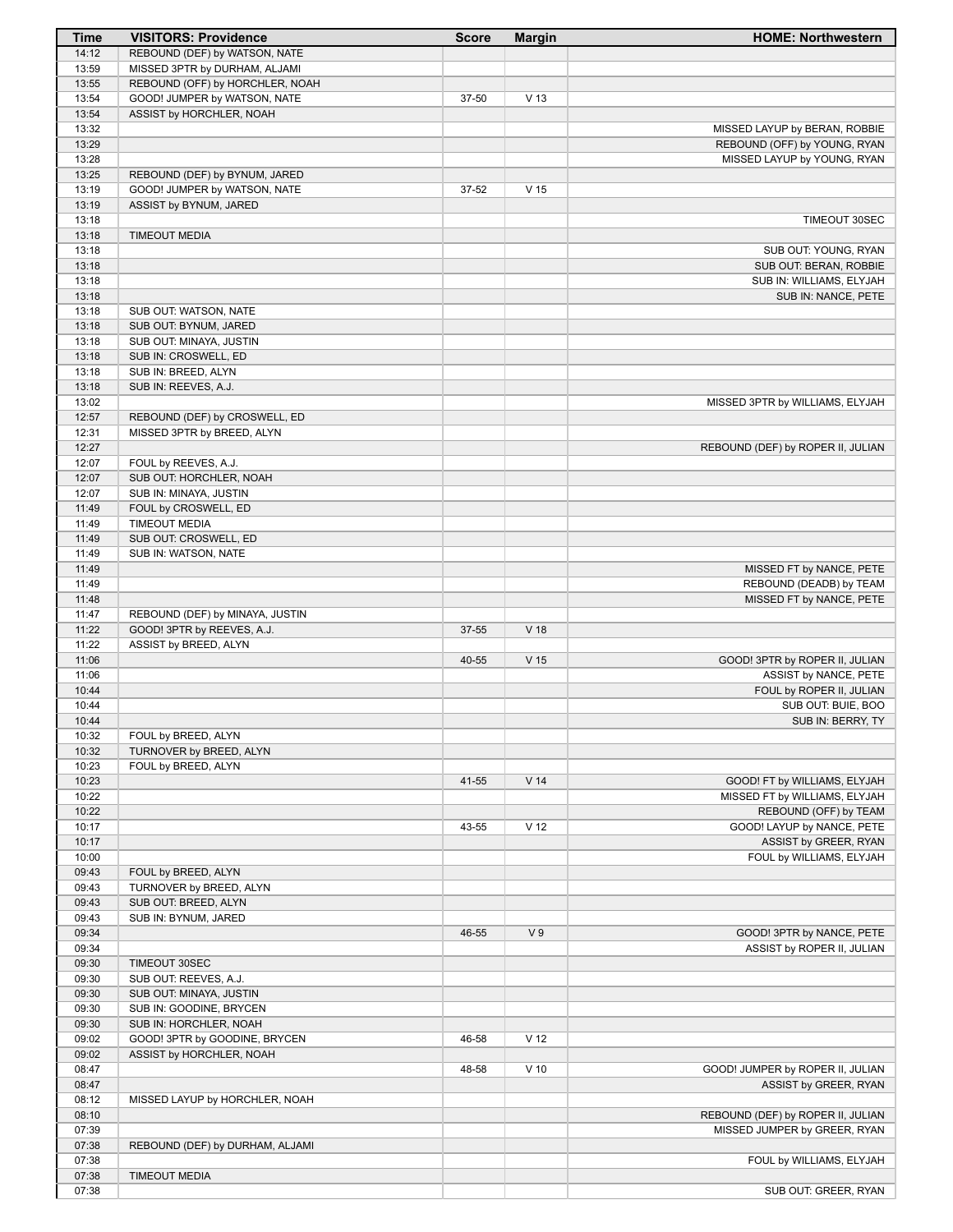| <b>Time</b>    | <b>VISITORS: Providence</b>                                      | <b>Score</b> | <b>Margin</b>     | <b>HOME: Northwestern</b>                      |
|----------------|------------------------------------------------------------------|--------------|-------------------|------------------------------------------------|
| 07:38          |                                                                  |              |                   | SUB OUT: WILLIAMS, ELYJAH                      |
| 07:38          |                                                                  |              |                   | SUB OUT: NANCE, PETE                           |
| 07:38          |                                                                  |              |                   | SUB IN: BUIE, BOO                              |
| 07:38          |                                                                  |              |                   | SUB IN: YOUNG, RYAN                            |
| 07:38          |                                                                  |              |                   | SUB IN: BERAN, ROBBIE                          |
| 07:24<br>07:21 | MISSED JUMPER by WATSON, NATE                                    |              |                   | REBOUND (DEF) by YOUNG, RYAN                   |
| 07:06          |                                                                  |              |                   | MISSED by YOUNG, RYAN                          |
| 07:03          | REBOUND (DEF) by HORCHLER, NOAH                                  |              |                   |                                                |
| 06:41          |                                                                  |              |                   | FOUL by BERAN, ROBBIE                          |
| 06:41          | GOOD! FT by BYNUM, JARED                                         | 48-59        | $V$ 11            |                                                |
| 06:41          | GOOD! FT by BYNUM, JARED                                         | 48-60        | $\overline{V}$ 12 |                                                |
| 06:20          |                                                                  | 50-60        | $V$ 10            | GOOD! JUMPER by BERAN, ROBBIE                  |
| 05:58          | MISSED 3PTR by DURHAM, ALJAMI                                    |              |                   |                                                |
| 05:53          |                                                                  |              |                   | REBOUND (DEF) by ROPER II, JULIAN              |
| 05:50          | FOUL by BYNUM, JARED                                             |              |                   |                                                |
| 05:50          |                                                                  | 51-60        | V <sub>9</sub>    | GOOD! FT by BUIE, BOO                          |
| 05:50          |                                                                  |              |                   | SUB OUT: BERRY, TY                             |
| 05:50          |                                                                  |              |                   | SUB OUT: YOUNG, RYAN                           |
| 05:50          |                                                                  |              |                   | SUB IN: GREER, RYAN                            |
| 05:50          |                                                                  |              |                   | SUB IN: NANCE, PETE                            |
| 05:50          | SUB OUT: GOODINE, BRYCEN                                         |              |                   |                                                |
| 05:50          | SUB IN: REEVES, A.J.                                             | 52-60        | $V_8$             |                                                |
| 05:50<br>05:23 |                                                                  |              |                   | GOOD! FT by BUIE, BOO<br>FOUL by BERAN, ROBBIE |
| 05:23          | SUB OUT: BYNUM, JARED                                            |              |                   |                                                |
| 05:23          | SUB OUT: REEVES, A.J.                                            |              |                   |                                                |
| 05:23          | SUB IN: BREED, ALYN                                              |              |                   |                                                |
| 05:23          | SUB IN: MINAYA, JUSTIN                                           |              |                   |                                                |
| 05:23          | GOOD! FT by DURHAM, ALJAMI                                       | 52-61        | V <sub>9</sub>    |                                                |
| 05:23          | GOOD! FT by DURHAM, ALJAMI                                       | 52-62        | $V$ 10            |                                                |
| 05:06          |                                                                  |              |                   | MISSED JUMPER by ROPER II, JULIAN              |
| 05:05          |                                                                  |              |                   | REBOUND (OFF) by TEAM                          |
| 05:03          |                                                                  | 54-62        | V8                | GOOD! JUMPER by NANCE, PETE                    |
| 05:03          |                                                                  |              |                   | ASSIST by BUIE, BOO                            |
| 04:32          | MISSED JUMPER by MINAYA, JUSTIN                                  |              |                   |                                                |
| 04:32          |                                                                  |              |                   | BLOCK by NANCE, PETE                           |
| 04:25          |                                                                  |              |                   | REBOUND (DEF) by BERAN, ROBBIE                 |
| 04:25          |                                                                  |              |                   | MISSED LAYUP by ROPER II, JULIAN               |
| 04:23<br>04:21 | REBOUND (DEF) by HORCHLER, NOAH<br>MISSED 3PTR by MINAYA, JUSTIN |              |                   |                                                |
| 04:16          |                                                                  |              |                   | REBOUND (DEF) by BUIE, BOO                     |
| 04:14          |                                                                  |              |                   | MISSED LAYUP by BUIE, BOO                      |
| 04:14          | BLOCK by MINAYA, JUSTIN                                          |              |                   |                                                |
| 04:14          |                                                                  |              |                   | REBOUND (OFF) by TEAM                          |
| 04:12          |                                                                  | 56-62        | V6                | GOOD! JUMPER by NANCE, PETE                    |
| 04:12          |                                                                  |              |                   | ASSIST by BUIE, BOO                            |
| 03:39          | GOOD! 3PTR by HORCHLER, NOAH                                     | 56-65        | V <sub>9</sub>    |                                                |
| 03:39          | ASSIST by DURHAM, ALJAMI                                         |              |                   |                                                |
| 03:07          |                                                                  |              |                   | MISSED LAYUP by NANCE, PETE                    |
| 03:07          | BLOCK by WATSON, NATE                                            |              |                   |                                                |
| 03:03          | REBOUND (DEF) by HORCHLER, NOAH                                  |              |                   |                                                |
| 03:03          | TIMEOUT 30SEC                                                    |              |                   |                                                |
| 03:03          | <b>TIMEOUT MEDIA</b>                                             |              |                   |                                                |
| 03:03          | SUB OUT: BREED, ALYN                                             |              |                   |                                                |
| 03:03          | SUB IN: REEVES, A.J.                                             |              |                   |                                                |
| 02:56          |                                                                  |              |                   | FOUL by GREER, RYAN                            |
| 02:56          | GOOD! FT by DURHAM, ALJAMI                                       | 56-66        | $V$ 10            |                                                |
| 02:56          | GOOD! FT by DURHAM, ALJAMI                                       | 56-67        | $V$ 11            |                                                |
| 02:48<br>02:48 | FOUL by HORCHLER, NOAH                                           | 57-67        | $V$ 10            | GOOD! FT by NANCE, PETE                        |
| 02:48          | SUB OUT: MINAYA, JUSTIN                                          |              |                   |                                                |
| 02:48          | SUB IN: BYNUM, JARED                                             |              |                   |                                                |
| 02:48          |                                                                  | 58-67        | V <sub>9</sub>    | GOOD! FT by NANCE, PETE                        |
| 02:26          | GOOD! 3PTR by HORCHLER, NOAH                                     | 58-70        | V <sub>12</sub>   |                                                |
| 02:26          | ASSIST by REEVES, A.J.                                           |              |                   |                                                |
| 02:14          |                                                                  |              |                   | MISSED JUMPER by BUIE, BOO                     |
| 02:11          | REBOUND (DEF) by BYNUM, JARED                                    |              |                   |                                                |
| 01:44          | MISSED JUMPER by DURHAM, ALJAMI                                  |              |                   |                                                |
| 01:39          |                                                                  |              |                   | REBOUND (DEF) by NANCE, PETE                   |
| 01:32          |                                                                  |              |                   | FOUL by ROPER II, JULIAN                       |
| 01:32          |                                                                  |              |                   | TURNOVER by ROPER II, JULIAN                   |
| 00:59          | MISSED JUMPER by BYNUM, JARED                                    |              |                   |                                                |
| 00:55          |                                                                  |              |                   | REBOUND (DEF) by GREER, RYAN                   |
| 00:53          |                                                                  | 61-70        | V <sub>9</sub>    | GOOD! 3PTR by GREER, RYAN                      |
| 00:53          |                                                                  |              |                   | TIMEOUT 30SEC                                  |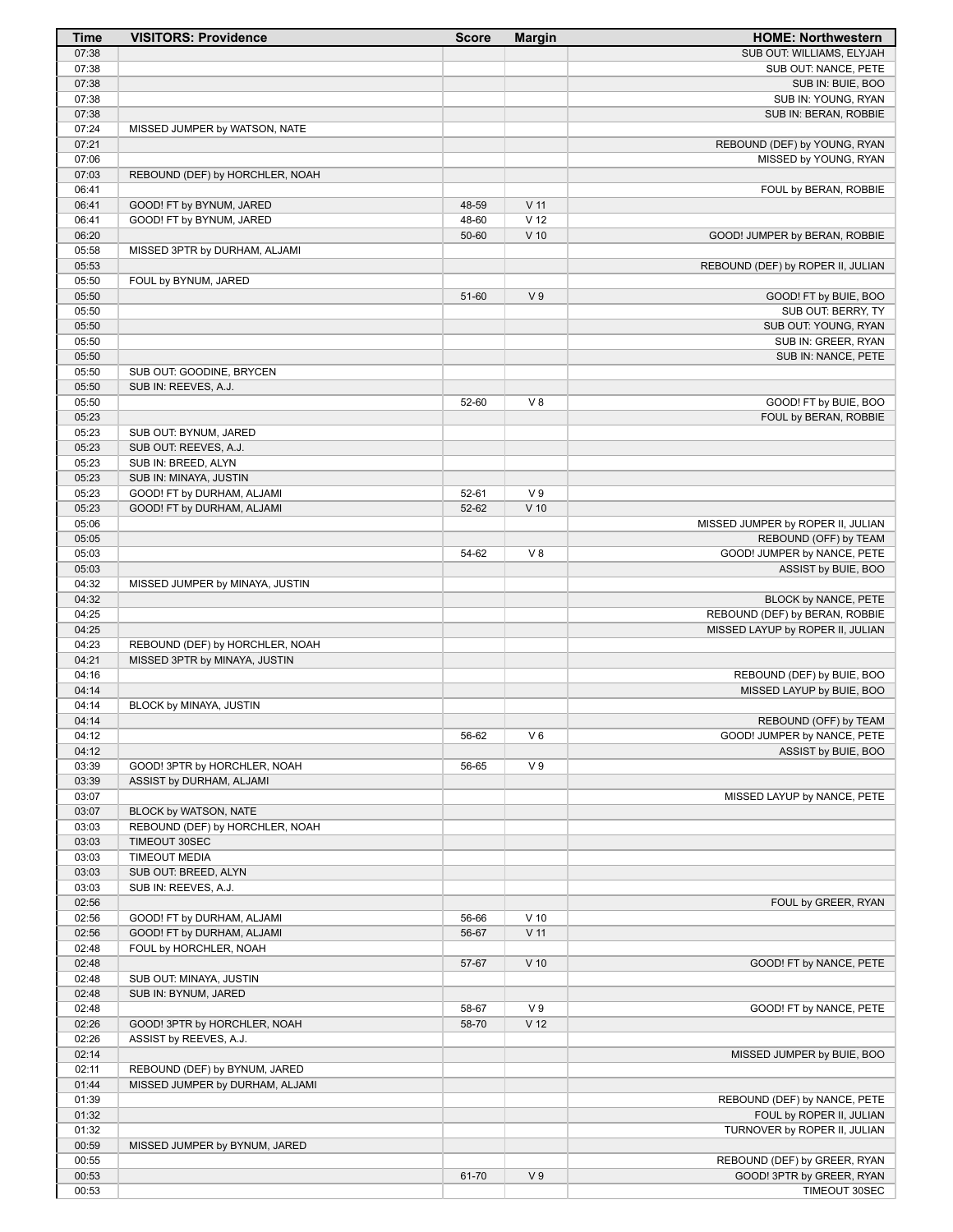| <b>Time</b> | <b>VISITORS: Providence</b>     | <b>Score</b> | <b>Margin</b>  | <b>HOME: Northwestern</b>     |
|-------------|---------------------------------|--------------|----------------|-------------------------------|
| 00:53       |                                 |              |                | SUB OUT: BERAN, ROBBIE        |
| 00:53       |                                 |              |                | SUB IN: SIMMONS, CASEY        |
| 00:53       | SUB OUT: WATSON, NATE           |              |                |                               |
| 00:53       | SUB IN: BREED, ALYN             |              |                |                               |
| 00:50       | TURNOVER by HORCHLER, NOAH      |              |                |                               |
| 00:50       |                                 |              |                | STEAL by ROPER II, JULIAN     |
| 00:48       |                                 | 63-70        | V <sub>7</sub> | GOOD! JUMPER by NANCE, PETE   |
| 00:48       |                                 |              |                | ASSIST by ROPER II, JULIAN    |
| 00:46       | TURNOVER by BREED, ALYN         |              |                |                               |
| 00:46       |                                 |              |                | STEAL by NANCE, PETE          |
| 00:46       |                                 |              |                | SUB OUT: SIMMONS, CASEY       |
| 00:46       |                                 |              |                | SUB IN: BERAN, ROBBIE         |
| 00:46       | SUB OUT: BYNUM, JARED           |              |                |                               |
| 00:46       | SUB OUT: REEVES, A.J.           |              |                |                               |
| 00:46       | SUB IN: WATSON, NATE            |              |                |                               |
| 00:46       | SUB IN: MINAYA, JUSTIN          |              |                |                               |
| 00:36       |                                 | 65-70        | V <sub>5</sub> | GOOD! JUMPER by NANCE, PETE   |
| 00:36       |                                 |              |                | ASSIST by GREER, RYAN         |
| 00:36       |                                 |              |                | <b>TIMEOUT TEAM</b>           |
| 00:36       |                                 |              |                | SUB OUT: BERAN, ROBBIE        |
| 00:36       |                                 |              |                | SUB IN: SIMMONS, CASEY        |
| 00:36       | SUB OUT: WATSON, NATE           |              |                |                               |
| 00:36       | SUB IN: REEVES, A.J.            |              |                |                               |
| 00:34       |                                 |              |                | FOUL by GREER, RYAN           |
| 00:34       | GOOD! FT by DURHAM, ALJAMI      | 65-71        | $V_6$          |                               |
| 00:34       |                                 |              |                | SUB OUT: SIMMONS, CASEY       |
| 00:34       |                                 |              |                | SUB IN: BERAN, ROBBIE         |
| 00:34       | SUB OUT: REEVES, A.J.           |              |                |                               |
| 00:34       | SUB IN: WATSON, NATE            |              |                |                               |
| 00:34       | GOOD! FT by DURHAM, ALJAMI      | 65-72        | V <sub>7</sub> |                               |
| 00:28       |                                 | 67-72        | V <sub>5</sub> | GOOD! LAYUP by BUIE, BOO [FB] |
| 00:25       |                                 |              |                | FOUL by NANCE, PETE           |
| 00:25       | GOOD! FT by DURHAM, ALJAMI      | 67-73        | $V_6$          |                               |
| 00:25       | GOOD! FT by DURHAM, ALJAMI      | 67-74        | V <sub>7</sub> |                               |
| 00:19       |                                 |              |                | MISSED 3PTR by NANCE, PETE    |
| 00:17       | REBOUND (DEF) by BREED, ALYN    |              |                |                               |
| 00:17       |                                 |              |                | FOUL by BERAN, ROBBIE         |
| 00:17       |                                 |              |                | SUB OUT: BERAN, ROBBIE        |
| 00:17       |                                 |              |                | SUB IN: BERRY, TY             |
| 00:17       | GOOD! FT by BREED, ALYN         | 67-75        | V8             |                               |
| 00:17       | MISSED FT by BREED, ALYN        |              |                |                               |
| 00:16       |                                 |              |                | REBOUND (DEF) by BERRY, TY    |
| 00:12       |                                 | 70-75        | V <sub>5</sub> | GOOD! 3PTR by BUIE, BOO [FB]  |
| 00:11       | FOUL by DURHAM, ALJAMI          |              |                |                               |
| 00:11       | TURNOVER by DURHAM, ALJAMI      |              |                |                               |
| 00:11       |                                 |              |                | SUB OUT: ROPER II, JULIAN     |
| 00:11       |                                 |              |                | SUB IN: YOUNG, RYAN           |
| 00:07       |                                 |              |                | MISSED JUMPER by NANCE, PETE  |
| 00:07       | REBOUND (DEF) by HORCHLER, NOAH |              |                |                               |
| 00:07       |                                 |              |                | FOUL by BERRY, TY             |
| 00:07       | GOOD! FT by HORCHLER, NOAH      | 70-76        | $V_6$          |                               |
| 00:07       | GOOD! FT by HORCHLER, NOAH      | 70-77        | V <sub>7</sub> |                               |
| 00:01       |                                 | 72-77        | V <sub>5</sub> | GOOD! LAYUP by BUIE, BOO [FB] |

# **Providence 77, Northwestern 72**

| <b>Points (This Period)</b> | <b>PRO</b>     | <b>UNW</b>     |
|-----------------------------|----------------|----------------|
| In the Paint                |                | 20             |
| Off Turns                   | З              | 10             |
| 2nd Chance                  |                |                |
| <b>Fast Break</b>           |                | 9              |
| Bench                       |                | 13             |
| Per Poss                    | 1.139<br>18/36 | 1.184<br>20/38 |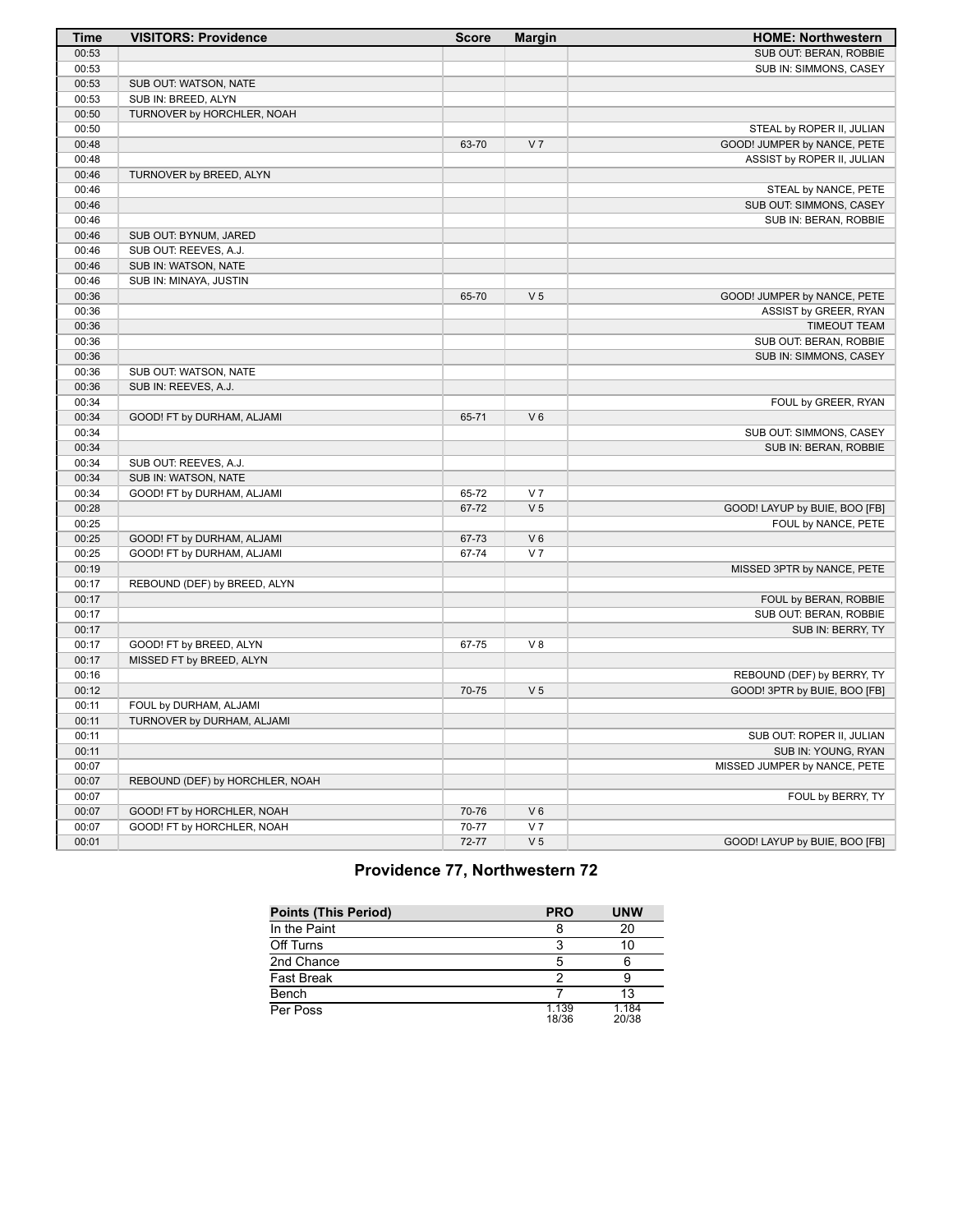# **Official Scoring/Possession Reference Chart Providence vs Northwestern Period 1 November 23, 2021 at Prudential Center**



**Period 1**

#### **Starters:**

Providence: 0 WATSON,NATE (C); 1 DURHAM,ALJAMI (G); 4 BYNUM,JARED (G); 14 HORCHLER,NOAH (F); 15 MINAYA,JUSTIN (F);<br>**Northwestern**: 0 BUIE,BOO (G); 3 BERRY,TY (G); 14 SIMMONS,CASEY (G); 22 NANCE,PETE (F); 31 BERAN,ROBBIE (F

| <b>Time</b> | <b>VISITORS: Providence</b>   | <b>Score</b> | <b>Margin</b>   | <b>HOME: Northwestern</b>      |
|-------------|-------------------------------|--------------|-----------------|--------------------------------|
| 19:33       | GOOD! LAYUP by WATSON, NATE   | $0 - 2$      | V <sub>2</sub>  |                                |
| 18:39       | GOOD! 3PTR by BYNUM, JARED    | $0-5$        | V <sub>5</sub>  |                                |
| 17:38       |                               | $2 - 5$      | $V_3$           | GOOD! LAYUP by BUIE, BOO [FB]  |
| 17:19       | GOOD! LAYUP by BYNUM, JARED   | $2 - 7$      | V <sub>5</sub>  |                                |
| 16:54       | GOOD! 3PTR by BYNUM, JARED    | $2 - 10$     | V8              |                                |
| 16:16       |                               | $4 - 10$     | $V_6$           | GOOD! by NANCE, PETE           |
| 14:00       | GOOD! 3PTR by DURHAM, ALJAMI  | $4 - 13$     | V <sub>9</sub>  |                                |
| 13:36       |                               | $6 - 13$     | V <sub>7</sub>  | GOOD! LAYUP by YOUNG, RYAN     |
| 12:18       | GOOD! LAYUP by CROSWELL, ED   | $6 - 15$     | V <sub>9</sub>  |                                |
| 11:42       | GOOD! JUMPER by WATSON, NATE  | $6 - 17$     | $V$ 11          |                                |
| 11:00       | GOOD! LAYUP by WATSON, NATE   | $6 - 19$     | V <sub>13</sub> |                                |
| 10:52       |                               | $9 - 19$     | $V$ 10          | GOOD! 3PTR by NANCE, PETE      |
| 08:35       |                               | $12 - 19$    | V <sub>7</sub>  | GOOD! 3PTR by BUIE, BOO        |
| 06:53       | GOOD! LAYUP by BYNUM, JARED   | $12 - 21$    | V <sub>9</sub>  |                                |
| 06:37       |                               | $14 - 21$    | V <sub>7</sub>  | GOOD! LAYUP by BUIE, BOO       |
| 06:37       |                               | $15 - 21$    | $V_6$           | GOOD! FT by BUIE, BOO          |
| 06:22       | GOOD! 3PTR by HORCHLER, NOAH  | $15 - 24$    | V <sub>9</sub>  |                                |
| 05:55       |                               | $17 - 24$    | V <sub>7</sub>  | GOOD! by YOUNG, RYAN           |
| 05:07       | GOOD! 3PTR by GOODINE, BRYCEN | $17 - 27$    | $V$ 10          |                                |
| 04:35       | GOOD! 3PTR by GOODINE, BRYCEN | 17-30        | V <sub>13</sub> |                                |
| 03:27       |                               | 19-30        | V <sub>11</sub> | GOOD! LAYUP by YOUNG, RYAN     |
| 03:01       | GOOD! 3PTR by REEVES, A.J.    | 19-33        | V <sub>14</sub> |                                |
| 02:33       |                               | 21-33        | V <sub>12</sub> | GOOD! LAYUP by YOUNG, RYAN     |
| 02:33       |                               | 22-33        | V <sub>11</sub> | GOOD! FT by YOUNG, RYAN        |
| 02:02       |                               | 25-33        | V8              | GOOD! 3PTR by BUIE, BOO        |
| 01:30       |                               | 27-33        | $V_6$           | GOOD! JUMPER by SIMMONS, CASEY |
| 00:26       | GOOD! 3PTR by GOODINE, BRYCEN | 27-36        | V <sub>9</sub>  |                                |

**Providence 36, Northwestern 27**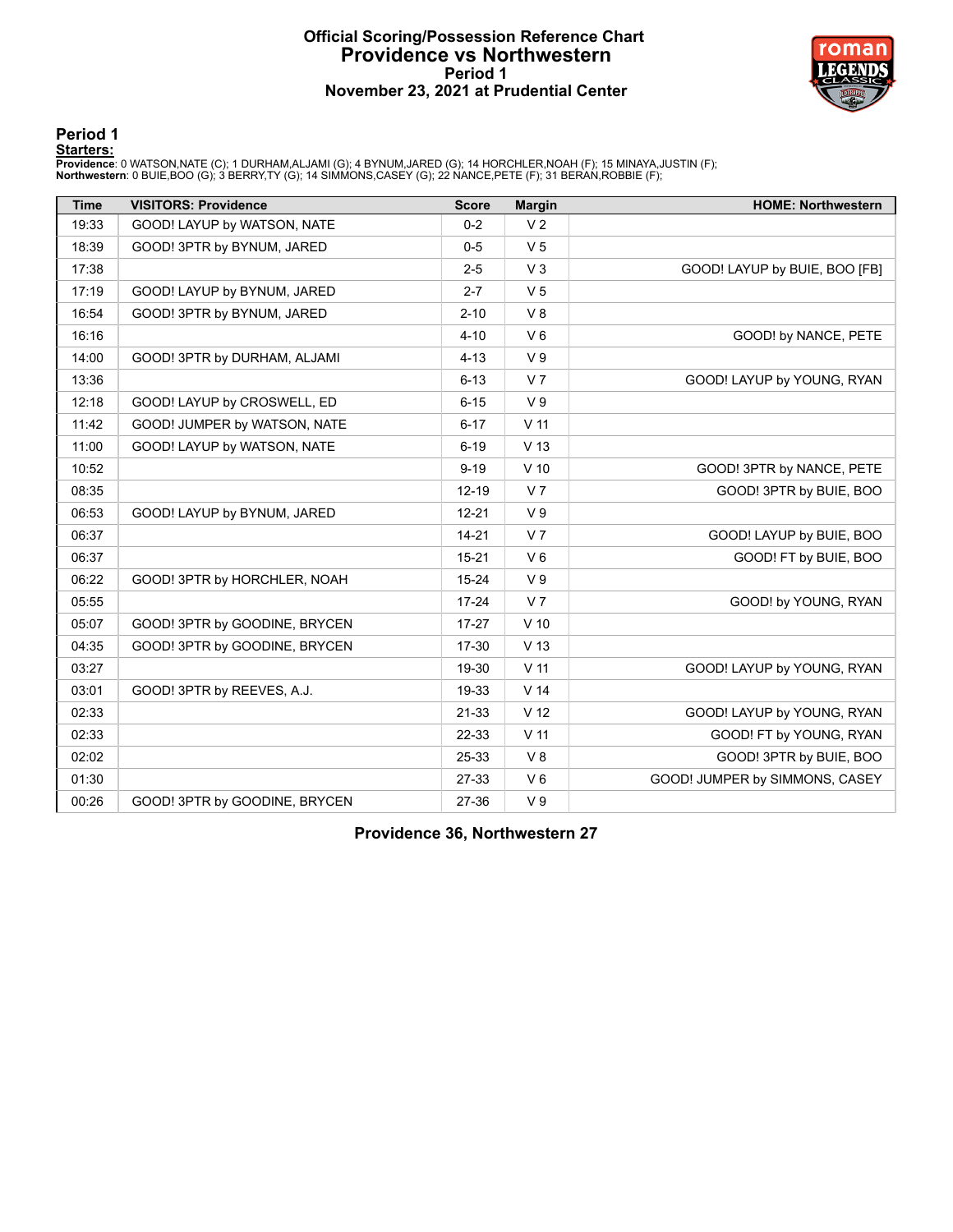# **Official Scoring/Possession Reference Chart Providence vs Northwestern Period 2 November 23, 2021 at Prudential Center**



# **Period 2**

#### **Starters:**

Providence: 0 WATSON,NATE (C); 1 DURHAM,ALJAMI (G); 4 BYNUM,JARED (G); 14 HORCHLER,NOAH (F); 15 MINAYA,JUSTIN (F);<br>**Northwestern**: 0 BUIE,BOO (G); 3 BERRY,TY (G); 14 SIMMONS,CASEY (G); 22 NANCE,PETE (F); 31 BERAN,ROBBIE (F

| <b>Time</b> | <b>VISITORS: Providence</b>       | <b>Score</b> | <b>Margin</b>   | <b>HOME: Northwestern</b>        |
|-------------|-----------------------------------|--------------|-----------------|----------------------------------|
| 19:43       | GOOD! by WATSON, NATE             | 27-38        | V <sub>11</sub> |                                  |
| 19:09       | GOOD! 3PTR by MINAYA, JUSTIN      | $27 - 41$    | V <sub>14</sub> |                                  |
| 18:54       |                                   | $30 - 41$    | V <sub>11</sub> | GOOD! 3PTR by BUIE, BOO          |
| 18:18       | GOOD! LAYUP by WATSON, NATE       | $30 - 43$    | V <sub>13</sub> |                                  |
| 18:06       |                                   | $32 - 43$    | $V$ 11          | GOOD! LAYUP by BERAN, ROBBIE     |
| 18:06       |                                   | 33-43        | $V$ 10          | GOOD! FT by BERAN, ROBBIE        |
| 16:35       | GOOD! 3PTR by BYNUM, JARED        | 33-46        | V <sub>13</sub> |                                  |
| 16:19       |                                   | 35-46        | V <sub>11</sub> | GOOD! JUMPER by GREER, RYAN      |
| 15:41       | GOOD! JUMPER by WATSON, NATE [FB] | 35-48        | V <sub>13</sub> |                                  |
| 15:35       |                                   | 37-48        | V <sub>11</sub> | GOOD! LAYUP by GREER, RYAN [FB]  |
| 13:54       | GOOD! JUMPER by WATSON, NATE      | 37-50        | V <sub>13</sub> |                                  |
| 13:19       | GOOD! JUMPER by WATSON, NATE      | 37-52        | V <sub>15</sub> |                                  |
| 11:22       | GOOD! 3PTR by REEVES, A.J.        | 37-55        | V <sub>18</sub> |                                  |
| 11:06       |                                   | 40-55        | V <sub>15</sub> | GOOD! 3PTR by ROPER II, JULIAN   |
| 10:23       |                                   | 41-55        | V <sub>14</sub> | GOOD! FT by WILLIAMS, ELYJAH     |
| 10:17       |                                   | 43-55        | V <sub>12</sub> | GOOD! LAYUP by NANCE, PETE       |
| 09:34       |                                   | 46-55        | $\vee$ 9        | GOOD! 3PTR by NANCE, PETE        |
| 09:02       | GOOD! 3PTR by GOODINE, BRYCEN     | 46-58        | V <sub>12</sub> |                                  |
| 08:47       |                                   | 48-58        | $V$ 10          | GOOD! JUMPER by ROPER II, JULIAN |
| 06:41       | GOOD! FT by BYNUM, JARED          | 48-59        | $V$ 11          |                                  |
| 06:41       | GOOD! FT by BYNUM, JARED          | 48-60        | V <sub>12</sub> |                                  |
| 06:20       |                                   | 50-60        | $V$ 10          | GOOD! JUMPER by BERAN, ROBBIE    |
| 05:50       |                                   | 51-60        | V <sub>9</sub>  | GOOD! FT by BUIE, BOO            |
| 05:50       |                                   | 52-60        | V8              | GOOD! FT by BUIE, BOO            |
| 05:23       | GOOD! FT by DURHAM, ALJAMI        | 52-61        | V <sub>9</sub>  |                                  |
| 05:23       | GOOD! FT by DURHAM, ALJAMI        | 52-62        | $V$ 10          |                                  |
| 05:03       |                                   | 54-62        | V8              | GOOD! JUMPER by NANCE, PETE      |
| 04:12       |                                   | 56-62        | $V_6$           | GOOD! JUMPER by NANCE, PETE      |
| 03:39       | GOOD! 3PTR by HORCHLER, NOAH      | 56-65        | V <sub>9</sub>  |                                  |
| 02:56       | GOOD! FT by DURHAM, ALJAMI        | 56-66        | $V$ 10          |                                  |
| 02:56       | GOOD! FT by DURHAM, ALJAMI        | 56-67        | V <sub>11</sub> |                                  |
| 02:48       |                                   | 57-67        | V <sub>10</sub> | GOOD! FT by NANCE, PETE          |
| 02:48       |                                   | 58-67        | $\vee$ 9        | GOOD! FT by NANCE, PETE          |
| 02:26       | GOOD! 3PTR by HORCHLER, NOAH      | 58-70        | V <sub>12</sub> |                                  |
| 00:53       |                                   | 61-70        | V <sub>9</sub>  | GOOD! 3PTR by GREER, RYAN        |
| 00:48       |                                   | 63-70        | V <sub>7</sub>  | GOOD! JUMPER by NANCE, PETE      |
| 00:36       |                                   | 65-70        | V <sub>5</sub>  | GOOD! JUMPER by NANCE, PETE      |
| 00:34       | GOOD! FT by DURHAM, ALJAMI        | 65-71        | V6              |                                  |
| 00:34       | GOOD! FT by DURHAM, ALJAMI        | 65-72        | V <sub>7</sub>  |                                  |
| 00:28       |                                   | 67-72        | V 5             | GOOD! LAYUP by BUIE, BOO [FB]    |
| 00:25       | GOOD! FT by DURHAM, ALJAMI        | 67-73        | V6              |                                  |
| 00:25       | GOOD! FT by DURHAM, ALJAMI        | 67-74        | V 7             |                                  |
|             |                                   |              |                 |                                  |
| 00:17       | GOOD! FT by BREED, ALYN           | 67-75        | V8              |                                  |
| 00:12       |                                   | 70-75        | V <sub>5</sub>  | GOOD! 3PTR by BUIE, BOO [FB]     |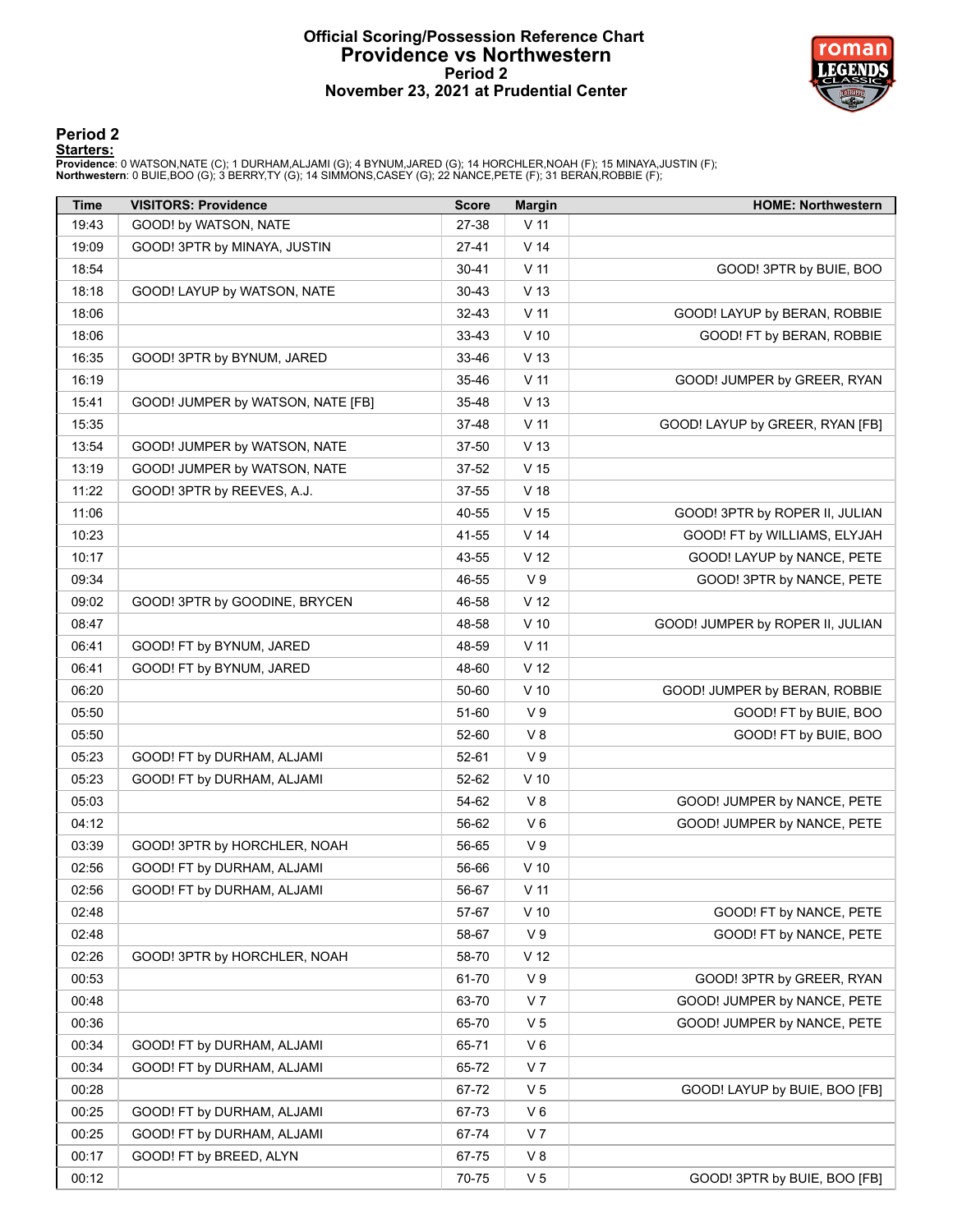| <b>Time</b> | <b>VISITORS: Providence</b> | <b>Score</b> | <b>Margin</b>  | <b>HOME: Northwestern</b>     |
|-------------|-----------------------------|--------------|----------------|-------------------------------|
| 00:07       | GOOD! FT by HORCHLER, NOAH  | 70-76        | V6             |                               |
| 00:07       | GOOD! FT by HORCHLER, NOAH  | 70-77        | V <sub>7</sub> |                               |
| 00:01       |                             | 72-77        | V 5            | GOOD! LAYUP by BUIE, BOO [FB] |

**Providence 77, Northwestern 72**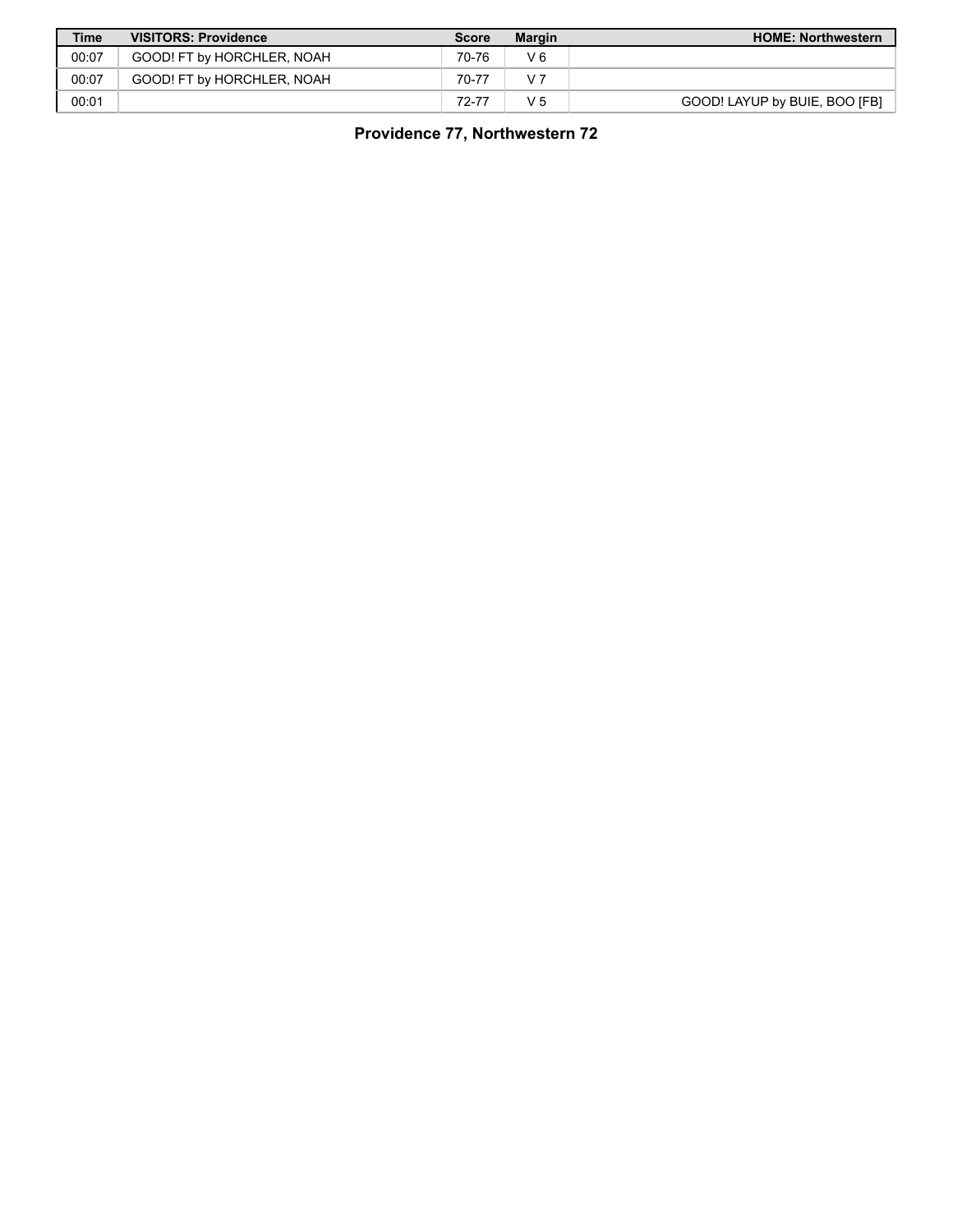# **Official Substitutions Log Providence vs Northwestern Period 1 November 23, 2021 at Prudential Center**



| <b>VISITORS: Providence</b> | Time           | <b>Score</b> | <b>HOME: Northwestern</b> |
|-----------------------------|----------------|--------------|---------------------------|
| 0 WATSON, NATE              |                |              | 0 BUIE, BOO               |
| 1 DURHAM, ALJAMI            |                |              | 3 BERRY, TY               |
| 4 BYNUM, JARED              |                |              | 14 SIMMONS, CASEY         |
| 14 HORCHLER, NOAH           |                |              | 22 NANCE, PETE            |
| 15 MINAYA, JUSTIN           |                |              | 31 BERAN, ROBBIE          |
|                             | 15:48          | $10 - 4$     | SUB OUT: BERAN, ROBBIE    |
|                             | 15:48          |              | SUB IN: YOUNG, RYAN       |
| SUB OUT: 0 WATSON, NATE     | 15:48          |              |                           |
| SUB IN: 5 CROSWELL,ED       | 15:48          |              |                           |
| SUB OUT: 15 MINAYA.JUSTIN   | 15:11          | $10 - 4$     |                           |
| SUB IN: 11 REEVES, A.J.     | 15:11          |              |                           |
|                             | 13:05          | $13-6$       | SUB OUT: BUIE, BOO        |
|                             | 13:05          |              | SUB OUT: SIMMONS, CASEY   |
|                             | 13:05          |              | SUB OUT: NANCE, PETE      |
|                             | 13:05          |              | SUB IN: GREER, RYAN       |
|                             | 13:05          |              | SUB IN: ROPER II, JULIAN  |
|                             | 13:05          |              | SUB IN: WILLIAMS, ELYJAH  |
| SUB OUT: 4 BYNUM, JARED     | 13:05          |              |                           |
| SUB OUT: 14 HORCHLER, NOAH  | 13:05          |              |                           |
| SUB IN: 0 WATSON.NATE       | 13:05          |              |                           |
| SUB IN: 10 BREED, ALYN      | 13:05          |              |                           |
|                             | 10:58          | $19-6$       | SUB OUT: BERRY, TY        |
|                             | 10:58          |              | SUB OUT: YOUNG, RYAN      |
|                             | 10:58          |              | SUB IN: BUIE, BOO         |
|                             | 10:58          |              | SUB IN: NANCE, PETE       |
|                             | 10:58          |              | SUB OUT: WILLIAMS, ELYJAH |
|                             | 10:58          |              | SUB IN: BERAN, ROBBIE     |
| SUB OUT: 1 DURHAM, ALJAMI   | 09:44          | $19-9$       |                           |
| SUB OUT: 5 CROSWELL,ED      | 09:44          |              |                           |
| SUB IN: 14 HORCHLER, NOAH   | 09:44          |              |                           |
| SUB IN: 15 MINAYA, JUSTIN   | 09:44          |              |                           |
|                             | 08:29          | 19-12        | SUB OUT: ROPER II, JULIAN |
|                             | 08:29          |              | SUB IN: SIMMONS, CASEY    |
| SUB OUT: 10 BREED, ALYN     | 08:29          |              |                           |
| SUB OUT: 11 REEVES, A.J.    | 08:29          |              |                           |
| SUB IN: 1 DURHAM, ALJAMI    | 08:29          |              |                           |
| SUB IN: 4 BYNUM, JARED      | 08:29          |              |                           |
|                             | 07:18          | 19-12        | SUB OUT: GREER, RYAN      |
|                             | 07:18          |              | SUB IN: BERRY, TY         |
| SUB OUT: 15 MINAYA, JUSTIN  | 07:18          |              |                           |
| SUB IN: 12 GOODINE, BRYCEN  | 07:18          |              |                           |
|                             | 07:18          |              | SUB OUT: BERAN, ROBBIE    |
|                             | 07:18          |              | SUB IN: YOUNG, RYAN       |
|                             | 06:37          | $21 - 14$    | SUB OUT: SIMMONS, CASEY   |
|                             | 06:37          |              | SUB IN: ROPER II, JULIAN  |
|                             | 04:00          | $30 - 17$    | SUB OUT: BUIE, BOO        |
|                             | 04:00          |              | SUB IN: GREER, RYAN       |
| SUB OUT: 4 BYNUM, JARED     | 04:00          |              |                           |
| SUB IN: 11 REEVES, A.J.     | 04:00          |              |                           |
|                             | 02:43          | $33-19$      | SUB IN: BUIE, BOO         |
|                             |                |              | SUB OUT: ROPER II, JULIAN |
|                             | 02:43<br>02:33 | 33-22        | SUB OUT: BERRY, TY        |
|                             | 02:33          |              | SUB IN: SIMMONS, CASEY    |
|                             |                |              |                           |
| SUB OUT: 14 HORCHLER, NOAH  | 01:07          | 33-27        |                           |
| SUB IN: 15 MINAYA, JUSTIN   | 01:07          |              |                           |

# **Providence 36, Northwestern 27**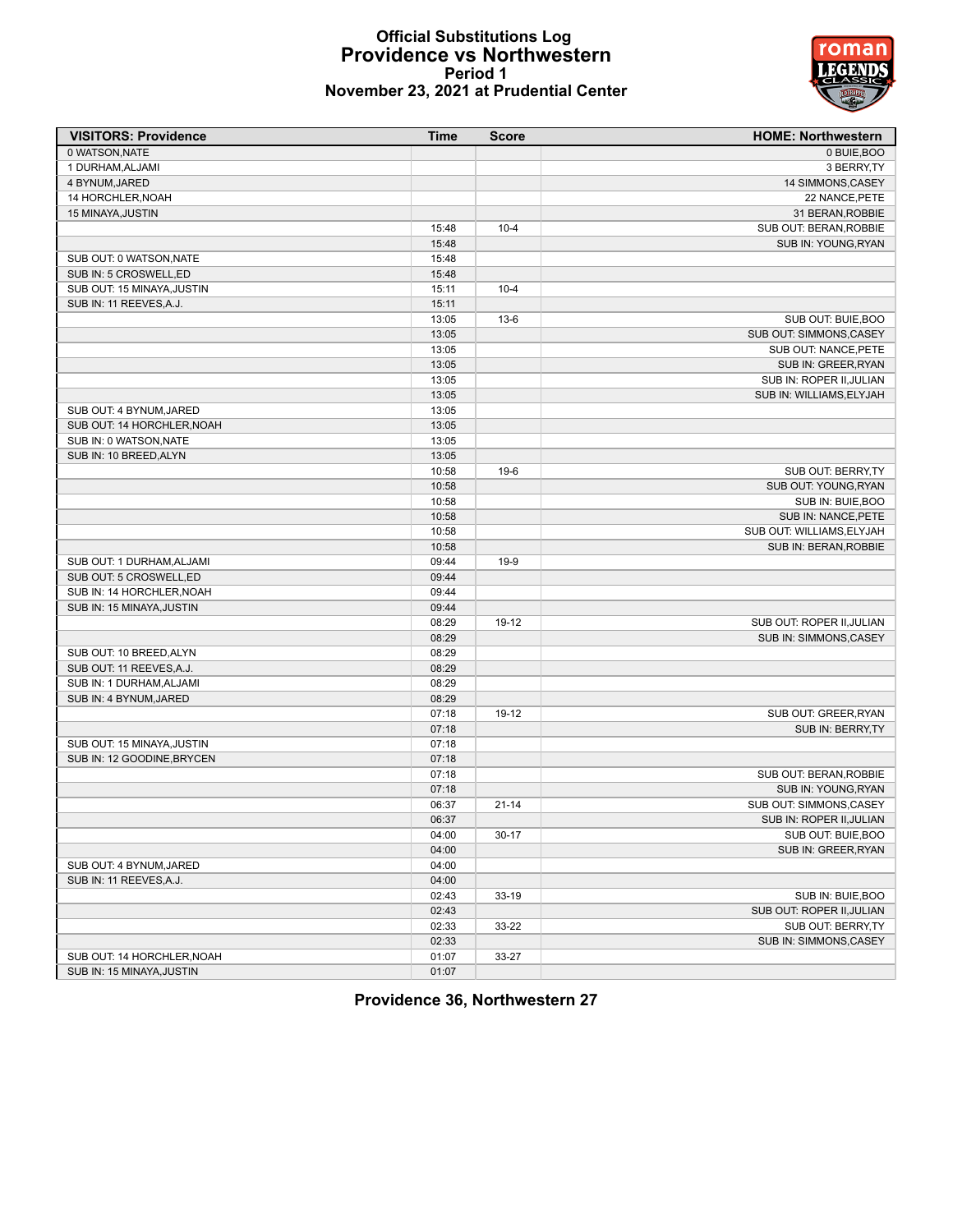# **Official Substitutions Log Providence vs Northwestern Period 2 November 23, 2021 at Prudential Center**



| <b>VISITORS: Providence</b> | Time  | <b>Score</b>             | <b>HOME: Northwestern</b> |
|-----------------------------|-------|--------------------------|---------------------------|
| 0 WATSON, NATE              |       |                          | 0 BUIE, BOO               |
| 1 DURHAM, ALJAMI            |       |                          | 3 BERRY, TY               |
| 4 BYNUM, JARED              |       |                          | 14 SIMMONS, CASEY         |
| 14 HORCHLER, NOAH           |       |                          | 22 NANCE, PETE            |
| 15 MINAYA, JUSTIN           |       |                          | 31 BERAN, ROBBIE          |
|                             | 20:00 | $\overline{\phantom{a}}$ | SUB OUT: GREER, RYAN      |
|                             | 20:00 |                          | SUB OUT: YOUNG, RYAN      |
|                             | 20:00 |                          | SUB IN: BERRY, TY         |
|                             | 20:00 |                          | SUB IN: BERAN, ROBBIE     |
| SUB OUT: 11 REEVES, A.J.    | 20:00 |                          |                           |
| SUB OUT: 12 GOODINE, BRYCEN | 20:00 |                          |                           |
| SUB IN: 4 BYNUM, JARED      | 20:00 |                          |                           |
| SUB IN: 14 HORCHLER.NOAH    | 20:00 |                          |                           |
|                             | 18:06 | 43-32                    | SUB OUT: BERRY, TY        |
|                             | 18:06 |                          | SUB IN: GREER, RYAN       |
|                             | 15:39 | 48-35                    | SUB OUT: SIMMONS, CASEY   |
|                             | 15:39 |                          | SUB OUT: NANCE, PETE      |
|                             | 15:39 |                          | SUB IN: ROPER II, JULIAN  |
|                             | 15:39 |                          | SUB IN: YOUNG, RYAN       |
|                             | 13:18 | 52-37                    | SUB OUT: YOUNG, RYAN      |
|                             | 13:18 |                          | SUB OUT: BERAN, ROBBIE    |
|                             | 13:18 |                          | SUB IN: WILLIAMS, ELYJAH  |
|                             | 13:18 |                          | SUB IN: NANCE, PETE       |
| SUB OUT: 0 WATSON, NATE     | 13:18 |                          |                           |
| SUB OUT: 4 BYNUM, JARED     | 13:18 |                          |                           |
| SUB OUT: 15 MINAYA, JUSTIN  | 13:18 |                          |                           |
| SUB IN: 5 CROSWELL,ED       | 13:18 |                          |                           |
| SUB IN: 10 BREED, ALYN      | 13:18 |                          |                           |
| SUB IN: 11 REEVES, A.J.     | 13:18 |                          |                           |
| SUB OUT: 14 HORCHLER, NOAH  | 12:07 | 52-37                    |                           |
| SUB IN: 15 MINAYA, JUSTIN   | 12:07 |                          |                           |
| SUB OUT: 5 CROSWELL,ED      | 11:49 | 52-37                    |                           |
| SUB IN: 0 WATSON, NATE      | 11:49 |                          |                           |
|                             | 10:44 | 55-40                    | SUB OUT: BUIE, BOO        |
|                             | 10:44 |                          | SUB IN: BERRY, TY         |
| SUB OUT: 10 BREED, ALYN     | 09:43 | 55-43                    |                           |
| SUB IN: 4 BYNUM, JARED      | 09:43 |                          |                           |
| SUB OUT: 11 REEVES, A.J.    | 09:30 | 55-46                    |                           |
| SUB OUT: 15 MINAYA, JUSTIN  | 09:30 |                          |                           |
| SUB IN: 12 GOODINE, BRYCEN  | 09:30 |                          |                           |
| SUB IN: 14 HORCHLER, NOAH   | 09:30 |                          |                           |
|                             | 07:38 | 58-48                    | SUB OUT: GREER, RYAN      |
|                             | 07:38 |                          | SUB OUT: WILLIAMS, ELYJAH |
|                             | 07:38 |                          | SUB OUT: NANCE, PETE      |
|                             | 07:38 |                          | SUB IN: BUIE, BOO         |
|                             | 07:38 |                          | SUB IN: YOUNG, RYAN       |
|                             | 07:38 |                          | SUB IN: BERAN, ROBBIE     |
|                             | 05:50 | 60-51                    | SUB OUT: BERRY, TY        |
|                             | 05:50 |                          | SUB OUT: YOUNG, RYAN      |
|                             | 05:50 |                          | SUB IN: GREER, RYAN       |
|                             | 05:50 |                          | SUB IN: NANCE, PETE       |
| SUB OUT: 12 GOODINE, BRYCEN | 05:50 |                          |                           |
| SUB IN: 11 REEVES, A.J.     | 05:50 |                          |                           |
| SUB OUT: 4 BYNUM, JARED     | 05:23 | 60-52                    |                           |
| SUB OUT: 11 REEVES, A.J.    | 05:23 |                          |                           |
| SUB IN: 10 BREED, ALYN      | 05:23 |                          |                           |
| SUB IN: 15 MINAYA, JUSTIN   | 05:23 |                          |                           |
| SUB OUT: 10 BREED, ALYN     | 03:03 | 65-56                    |                           |
| SUB IN: 11 REEVES, A.J.     | 03:03 |                          |                           |
| SUB OUT: 15 MINAYA, JUSTIN  | 02:48 | 67-57                    |                           |
| SUB IN: 4 BYNUM, JARED      | 02:48 |                          |                           |
|                             | 00:53 | 70-61                    | SUB OUT: BERAN, ROBBIE    |
|                             | 00:53 |                          | SUB IN: SIMMONS, CASEY    |
| SUB OUT: 0 WATSON, NATE     | 00:53 |                          |                           |
| SUB IN: 10 BREED, ALYN      | 00:53 |                          |                           |
|                             | 00:46 | 70-63                    | SUB OUT: SIMMONS, CASEY   |
|                             | 00:46 |                          | SUB IN: BERAN, ROBBIE     |
| SUB OUT: 4 BYNUM, JARED     | 00:46 |                          |                           |
| SUB OUT: 11 REEVES, A.J.    | 00:46 |                          |                           |
|                             |       |                          |                           |